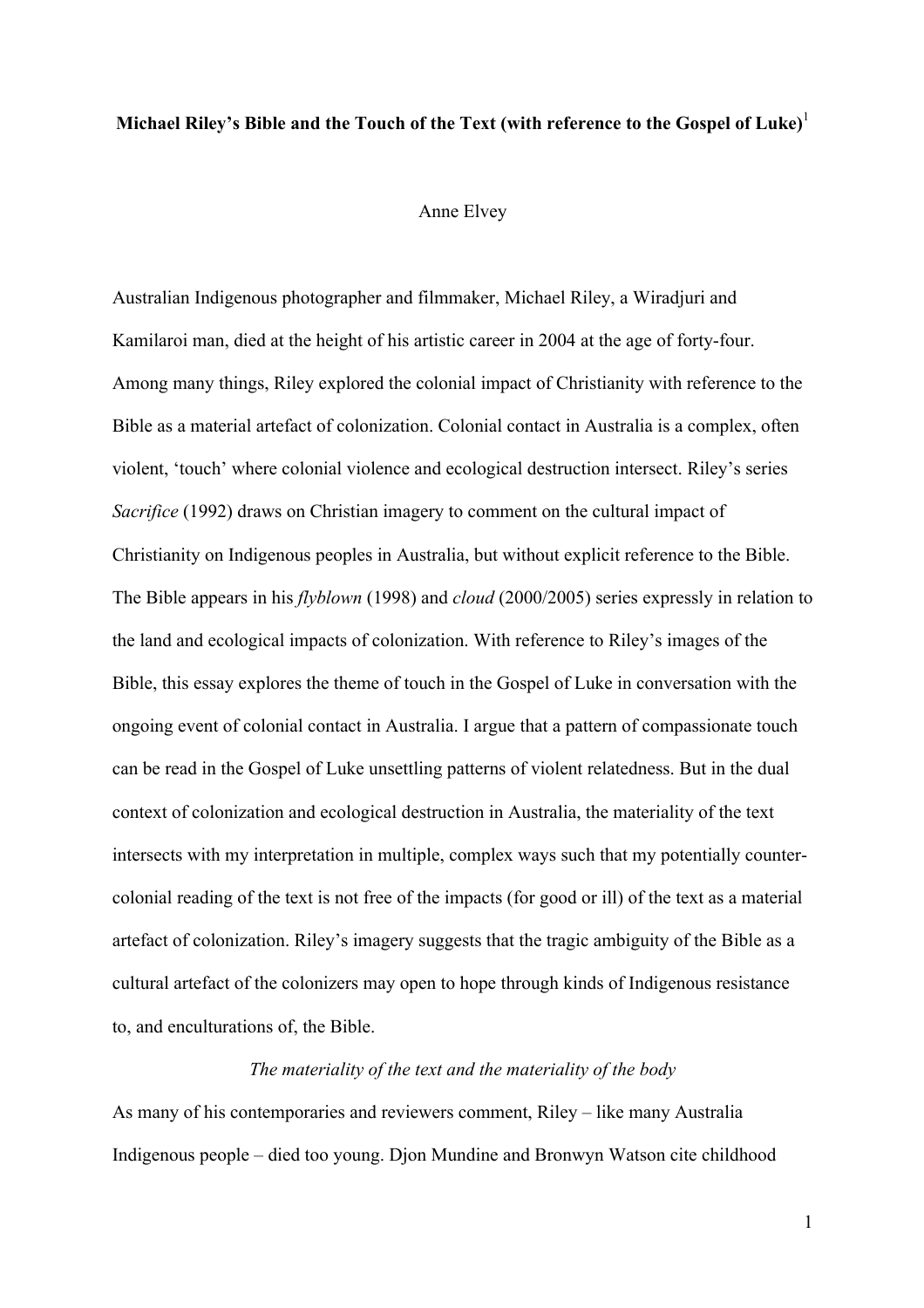poverty as implicated in his renal disease and ultimately renal failure.<sup>2</sup> Such poverty, while not unique to Indigenous Australians, is more prevalent in Indigenous populations. Colonization and its cultural accompaniments (including the Bible) cannot be separated from such material impacts on bodies, especially where culture, land and health are so closely entwined. In this section, I detour some centuries and continents, to introduce the intersecting materialities of biblical texts and bodies, where bodies and texts touch upon each other, before considering explicitly the question of colonial contact.

On one page of a thirteenth century CE Parisian *Bible Moralisée*, an infant nestles in a partly open Bible. The scene recalls the presentation. A woman appears with the child and two men are present. The men stand together. The gaze of one rests on the woman, the gaze of the other is directed toward the child. In the image to the left, ties or clasps secure the book holding the child. The book is close/d around him. Above left, a child appears swaddled and directly above he lies in a basket afloat on a river among the rushes. A woman inclines toward the child at a similar angle to that of the other woman who bends toward the child nestled in the book. The eyes of the former woman are closed while the latter's focus on the child. The words to the side of the images suggest that these narratives are about Moses, and his sister Miriam (Marie). But the images link Jesus and Moses and suggest at this level that the book represents the Torah, the law of Moses, referred to in Luke's account of the presentation, when his parents bring the infant Jesus to be presented before God in the Jerusalem Temple where they encounter the aged Simeon (2.22-35, esp. 22-24). There is a crossing between basket/manger/cradle/book. A white scroll falls from the draped hand/arm of Miriam/Marie, and could also hint at the prophet Anna, whom the parents and child also meet in the Temple (2.36-38). The Lukan story unfolds in relation to a woman called Mary/Marie/Miriam. For Luke, Mary is the keeper of all these things: the story, the Torah, the word (2:19, 51). In the moment represented in the *Bible Moralisée* illumination, the Bible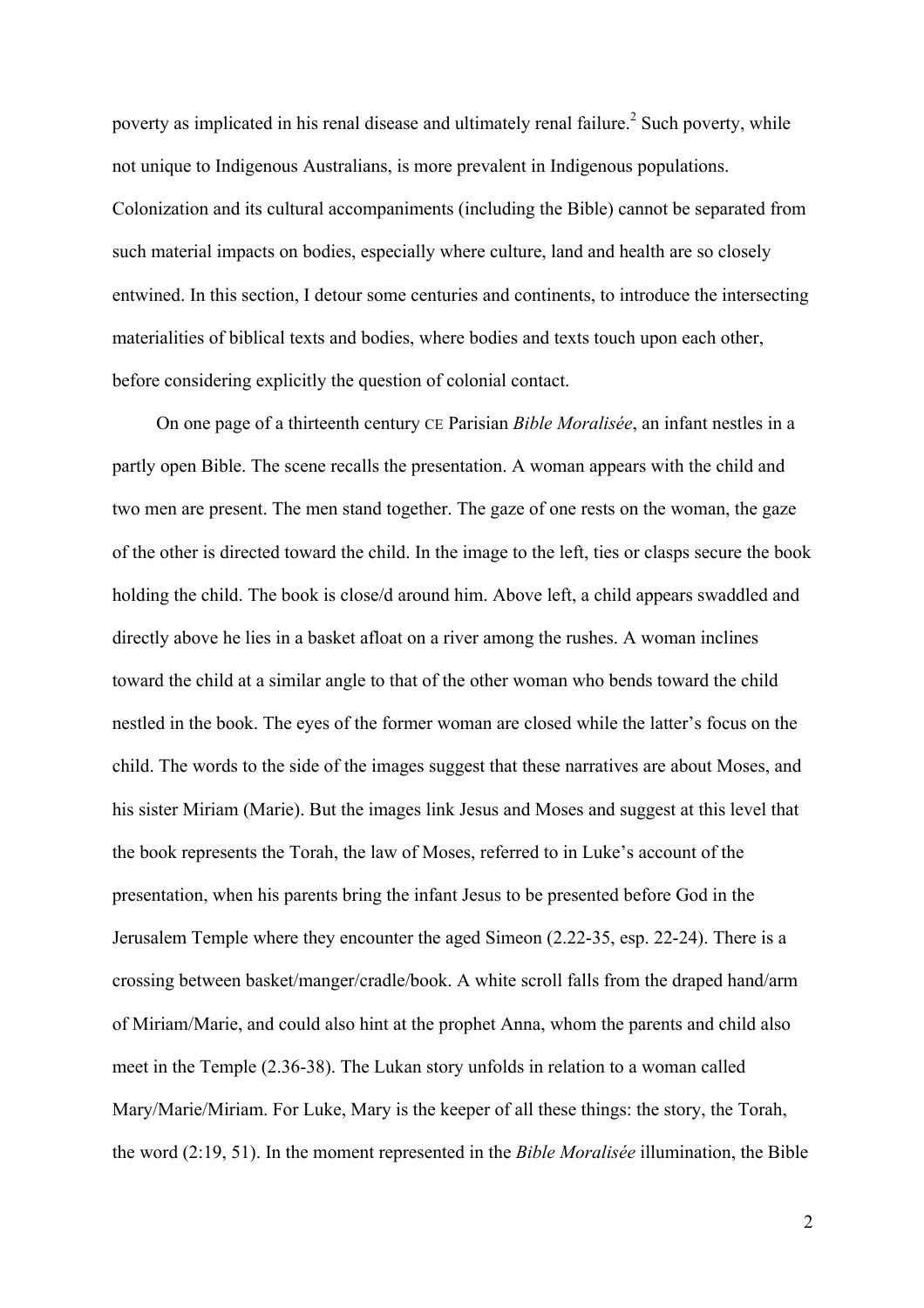(as manger/basket) is the intermediary between the touch of the sister/mother and the touch of the elders. Here the materiality of the text touches the materiality of the body.<sup>3</sup>

Of texts and bodies, Jean-Luc Nancy writes:

Bodies, for good or ill, are touching each other upon this page, or more precisely, the page itself is a touching (of my hand while it writes, and your hands while they hold the book). This touch is infinitely indirect, deferred – machines, vehicles, photocopies, eyes, still other hands are all interposed – but it continues as a slight, resistant, fine texture, the infinitesimal dust of a contact, everywhere interrupted and pursued.<sup>4</sup>

As I touch the copy of the catalogue from the posthumous exhibition of Riley's work, leafing through its pages, I am held by his keen eye for the materiality of bodies, their embeddedness in networks of relationships, as if his portraits could touch on both subject and viewer. Riley's photographs, as Jennifer Deger writes, 'cannot be abstracted from the context of the lives, relationships and socio-political histories that infuse the frames', and his photographs are evidence of his deep engagement in the socio-politics of contact.<sup>5</sup> They give evidence, too, of what Deger calls a 'relational aesthetics'.<sup>6</sup> Brenda Croft describes Riley's portraits of women and their children: 'His images of women friends and their children are stunning and incredibly intimate, showing the bond between photographer and subject, as much as that between mother and child.'7 Perhaps it is a stretch, but as I write I feel a resonance between the quality of the holding of the child in the book of the *Bible Moralisée* image and those subjects held in Riley's photographs, and the way that holding touches on the materialities of bodies, texts, illustrations and photographs, and their readers/viewers.

*Contact: The Bible as material artefact and the touch of colonization*

The medieval *Bible Moralisée* image discussed above references the Lukan presentation narrative  $(2.22-35)$ .<sup>8</sup> The right hand images from top to bottom show the birth of a child, the lying in the cradle/manger, the discovery of Moses among the rushes, and the presentation of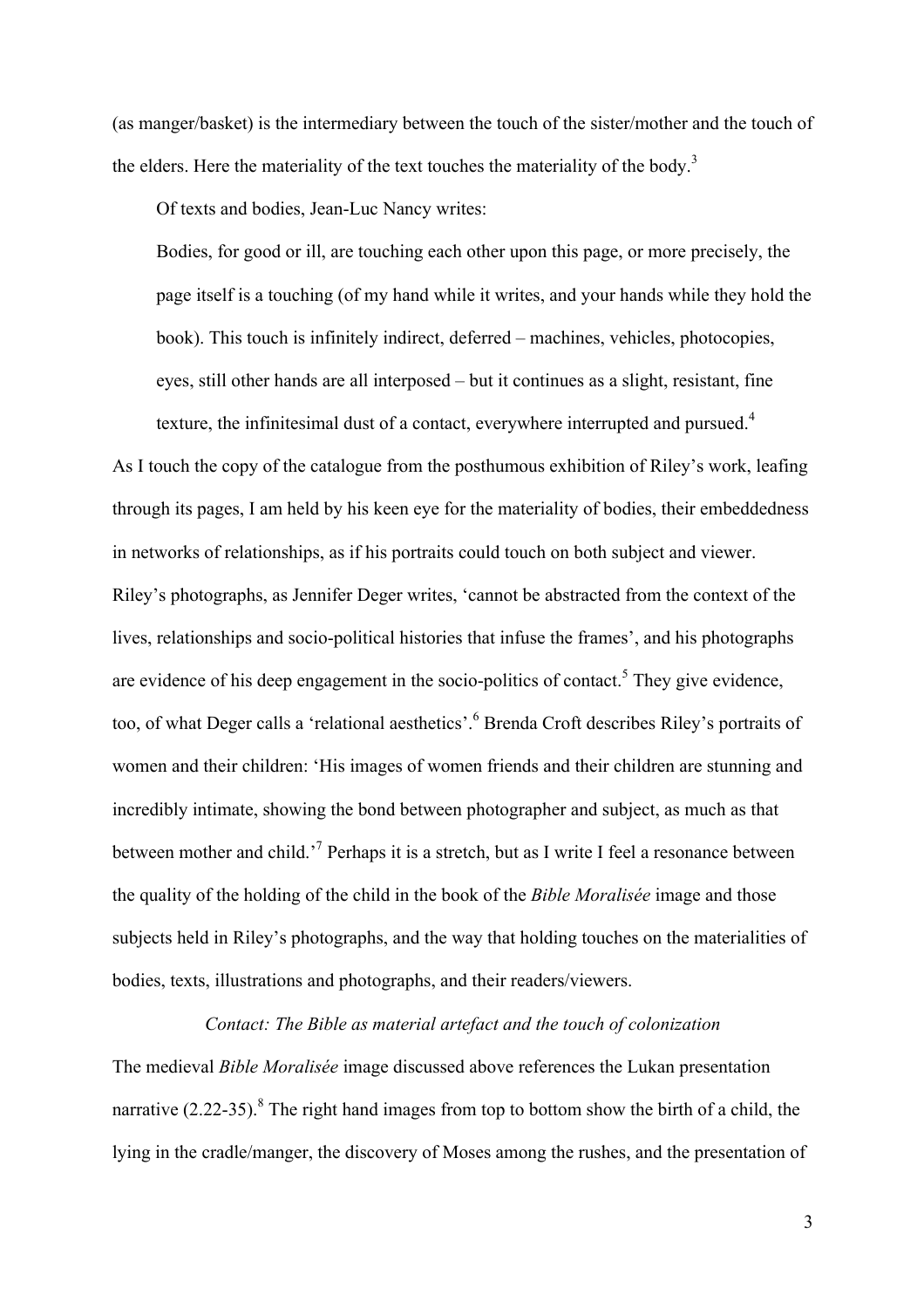the child in the book. There is a crossing between the hands of the midwife, the manger, the reed basket and the book as the place that touches and holds the child and keeps him safe. The left hand column provides a contrast. From top to bottom are images of children taken from their mothers and slaughtered with the sword; of Moses left on the river due to Pharaoh's cruelty; of the book closed around the child. The mediaeval images of violence against children are uncanny in their resonance with Indigenous Australian experiences of colonization, of forced removal of children and massacres. For many, the Bible has become part of this ongoing story of dispossession, resistance, survival and cultural negotiation. Riley speaks of the 'sacrifices Aboriginal people made to be Christian'.<sup>9</sup>

As noted earlier, signifying touch, 'contact' is used for the colonizing meeting of invader/settler with Aboriginal and Torres Strait Islander peoples. Australian scholars such as Roland Boer, Mark Brett and Deborah Bird Rose have considered aspects of the use and impact of the Bible in a period of contact that continues. For example, the Bible has informed explorer and settler perceptions of their enterprises and relationships to land, has authorized the suppression and destruction of Indigenous cultural practices, and has prompted critique of the violence and dispossession accompanying colonization.<sup>10</sup> Jeremy Beckett argues that once colonization has occurred, material artefacts such as Bibles become resources for ongoing meaning making within Indigenous cultures.<sup>11</sup> At the same time, traditional material symbols, such as message sticks and coolamons, become part of Indigenous inculturations of Christianity.<sup>12</sup>

In the wake of colonial dispossession and displacement, one negotiation of meaning for Indigenous Christians is an appeal to two laws, which parallels but differs from traditional Christian appeals to both an old law, represented by the Torah, and a new law, represented by Jesus of Nazareth as the Christ. Diane Austin-Broos relates a story in which an Aranda elder refers to two laws, Aranda law and God's/Bible law, seeing both as resources for survival,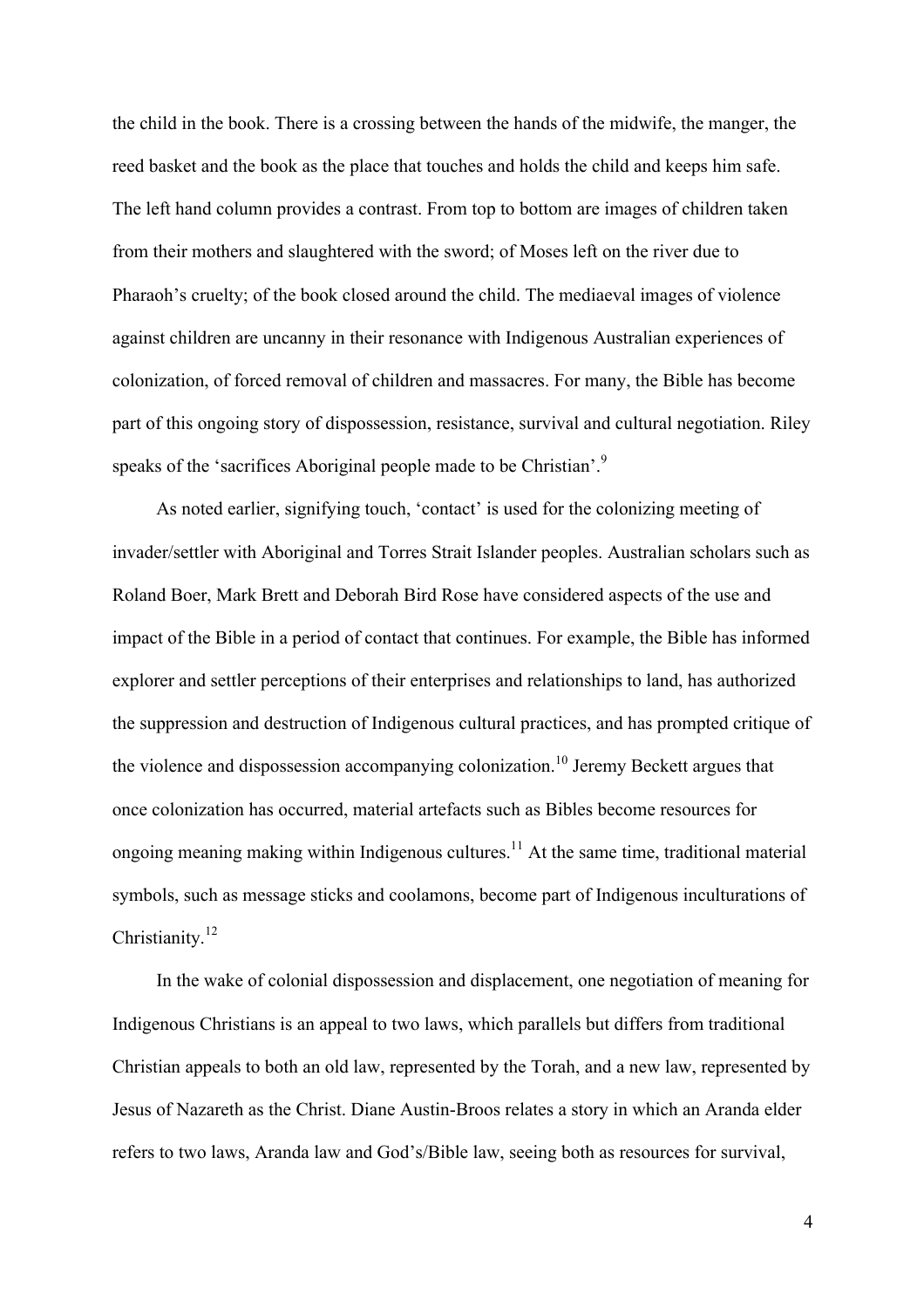but differently in that while biblical religion has taught that Aranda law is not 'proper', God's law is lacking as it 'doesn't say anything about country'.13 Warramirri elder David Burramurra also poses the question of the relationship between the God of the Bible and the land. Without the lens of biblical religion, 'would he [God] look like the natural world?<sup>14</sup> Burramurra describes a sacred Yolngu word that is 'our word for God', encompassing 'ceremonial beliefs and cultural traditions' and having manifestations like 'the Bible, Cross, flying fox, or cuttlefish'.<sup>15</sup> This suggests to me that the Bible, as material artefact, interpretative story and interpreter of story, is assimilated to country, as one among many sources of life.

Ian McIntosh describes further some ways in which the Aboriginal community of Elcho Island negotiate meaning and survival in relation to their traditional beliefs and Christianity. He relates a story told by Buthimang, a senior member of the Wangurri clan at Elcho Island, that 'there were two types of Balanda [non-Aboriginal people]. One had a gun and the other a book (i.e. the Bible), and only the latter could be trusted'.<sup>16</sup> Nevertheless, he notes, '[t]he local view [is] that there is little respect among Balanda for Yolngu understandings or ways of doing things and yet Aborigines have needed to make substantial changes in their own ways to accommodate Balanda ideas and structures'.<sup>17</sup> With regard to the Bible, one aspect of this accommodation has been in relation to language. In many cases, Aboriginal and Torres Strait Islander people have been introduced to the Bible in English, the language of the colonizer, as part of the process of cultural damage that accompanied colonial education.<sup>18</sup> Some attempts were made to translate the Bible into local languages. The translation of the Bible into Aranda has impacted this language, shifting the meaning of some concepts, notably, for example, 'the moralization of various terms concerned with physical wellbeing'.<sup>19</sup> In the nineteenth century with his Aboriginal mentor and friend Birabahn (Johnny Magill), Reverend Lancelot Threlkeld attempted to translate the Bible into the Awabakal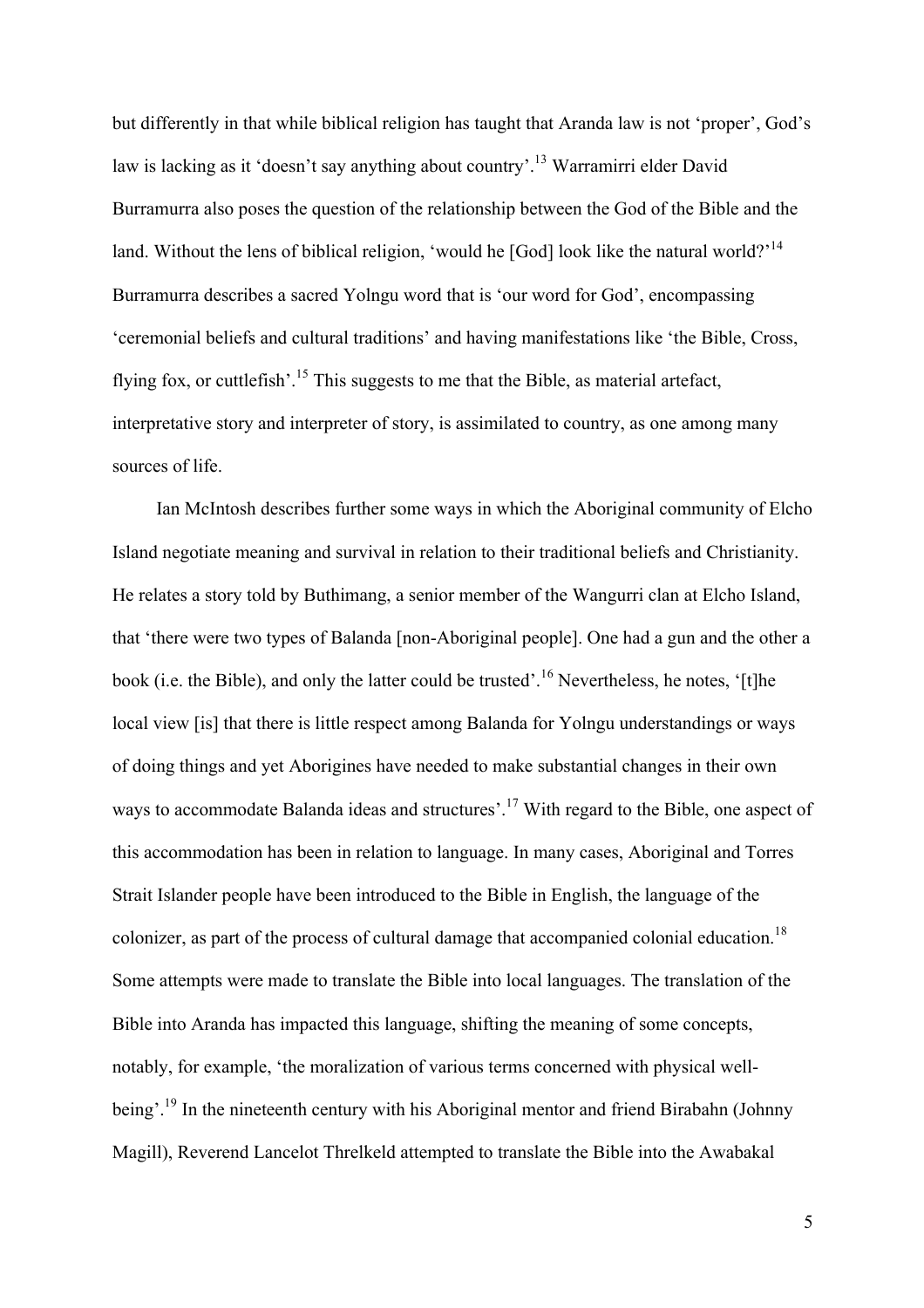language.<sup>20</sup> Where Threlkeld could not find words in the Awabakal language for concepts in the biblical text, he introduced Greek or Hebrew words.<sup>21</sup> Among his published research is an incomplete Awakabal-English lexicon.<sup>22</sup> While his project set out to respect the language and culture of the Awakabal, it did little to ensure the survival of the people whose language it celebrated<sup>23</sup>

Indigenous writer Oodgeroo Noonuccal situates her writing as a material alternative to the Bible for her people, a translation of an oral Aboriginal voice in writing.<sup>24</sup> Anne Brewster relates:

The decision to work with the written word was a conscious political decision for Noonuccal. She describes in an interview how old Aboriginal men would express themselves at public meetings through the Bible, and that the sight of this prompted her to write them 'a book they could call their own' ('Recording the Cries' 18). She describes seeing, after the publication of *We Are Going*, the same old man who used to quote the Bible, reciting her poetry at a meeting, despite the fact that he could 'neither read nor write; he had got his white friends to read it to him and had memorised it' (23). ... Noonuccal concluded her anecdote about the old man and how *We Are Going* replaced the Bible, with an explanation for the popularity of the book: 'for the first time the Aboriginals had a voice, a written voice' ('Recording the Cries' 19).<sup>25</sup>

Writing in response to an issue of the Friends of the Earth magazine *Chain Reaction*, which focused on the positive role faith traditions could play in response to ecological crisis, Yorta Yorta elder, Monica Morgan points out that religions such as Judaism, Christianity, Islam, and Buddhism are introduced to Australia.<sup>26</sup> They are 'man-made' insofar as they are not of the land.<sup>27</sup> She is strongly critical of Christianity:

Christianity is especially divisive and dangerous. At its core is the need to control resources – it promotes wealth, elitism, the benefits of a few at the expense of the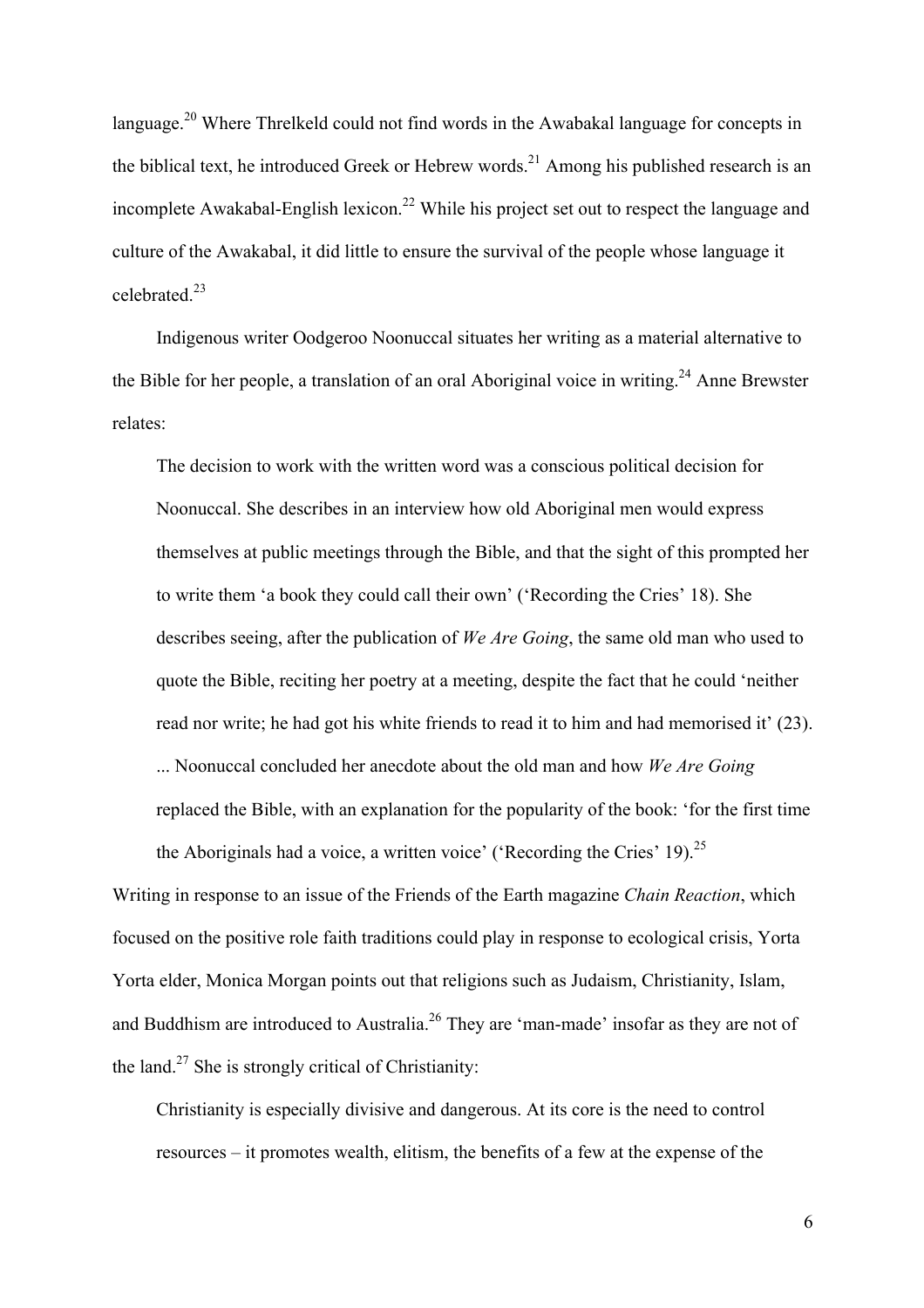many; it is almost like a feudal system. It benefits a few and captures the rest – in effect becoming like slaves. Then the bounty of the earth becomes the property of those in charge.

The Catholic church has been one of the worst. They have stolen the most from our peoples. They have store houses of sacred objects: Churingas, sacred stones, human remains and other objects, carefully taken and catalogued, our culture and history taken and archived; it's like stealing DNA because these objects are the very core of our being. And once they stole our objects, and controlled our symbols, they replaced them with their own – the cross, the Bible.<sup>28</sup>

Of 'white fellas' relationship to the land, she continues:

They have brought their religion to this place and just rolled it over the top of what was here before, just like their gardens of plants and lawn are rolled over the top of the real plants. None of the introduced religions have evolved to the point where they understand where they are and what that means.<sup>29</sup>

Palawa womanist theologian Lee *Miena* Skye, is similarly critical of the failure of white Australians to understand the spiritual being (which she calls 'spiritualness') of Indigenous people, especially with regard to their connection to country, a 'spiritualness' she regards as inherited through genetic memory in spite of colonial dispossession.<sup>30</sup>

This 'spiritualness', for Skye, is counter to a Western and colonialist dualistic framing of spirit in opposition to matter.<sup>31</sup> Skye describes the Christianity inculturated by Indigenous women as different from the Christianity of the colonizer, 'presenting an image of Christ that is One-with-Creation'.<sup>32</sup> For Skye, the problem with the Bible is in its destructive misinterpretation by those who brought it to Australia.<sup>33</sup> She comments that for the Australian Aboriginal Christian women she interviewed and for herself, 'the Bible validated their "experience" of Christ; in other words, the Bible was not their "first" introduction to and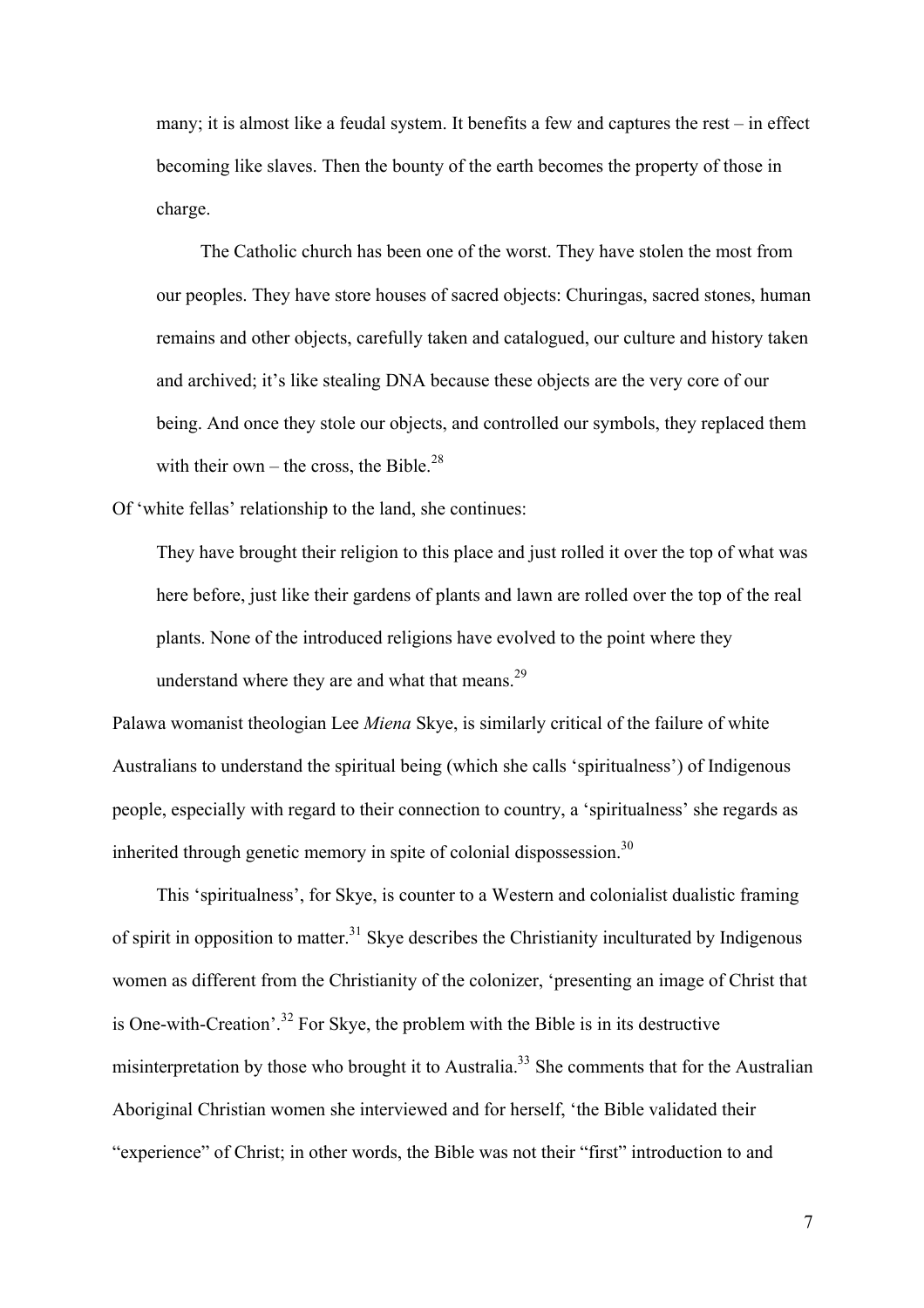experience of Christ'.<sup>34</sup> Their experience of Christ is embedded in the sacredness of the land and reflects the experience of their own suffering which cannot be separated from the suffering of the land.<sup>35</sup>

# *Michael Riley's Bible<sup>36</sup>*

Michael Riley's *Sacrifice* (1992) series references this suffering with Christian imagery: a stone cross; a row of fish; another fish set against cracked dried earth; a fish on grass; lilies; a cross on a chain against a bare chest; and the pierced bleeding hands of a dark-skinned person, evoking both the death of Jesus and the stigmata born by saints such as Francis of Assisi. Grains of flour, sugar and coffee allude to the rations of mission life, as well as issues of substance abuse. For Croft, this Christian imagery serves not only to symbolize Indigenous suffering, but to evoke the suffering that the colonial impact of Christianity entails: a 'loss, experienced not only by the individual but by entire Indigenous communities: "loss" of culture and land in enforced, and sometimes embraced, "exchange" for Christianity'.<sup>37</sup> Riley's photograph of the fish on parched ground evokes the way this colonial 'exchange' is also implicated in ecological destruction.

While not featured in the imagery of the *Sacrifice* series, the Bible appears in Riley's film *Empire* (1997) and his later *flyblown* (1998) and final *cloud* (2000/2005) series. Echoing the imagery of the fish on parched ground, in his *flyblown* series, a Bible lies/floats open face down on a shallow puddle on red-brown earth. Another image in this series shows a dead galah (rose breasted cockatoo, found throughout Australia) on baked red-brown earth. In his *cloud* series, a Bible floats open face down against blue sky and luminous cloud (Fig. 8.1). Other images in the series show a crow's left wing, split and open; a cow; a locust with wings open wide as if pinned to a board; a boomerang; and a feather, floating or positioned against a similar blue sky with white sometimes luminous cloud. The audio commentary that accompanies *Untitled* [*bible*] from the *cloud* series says: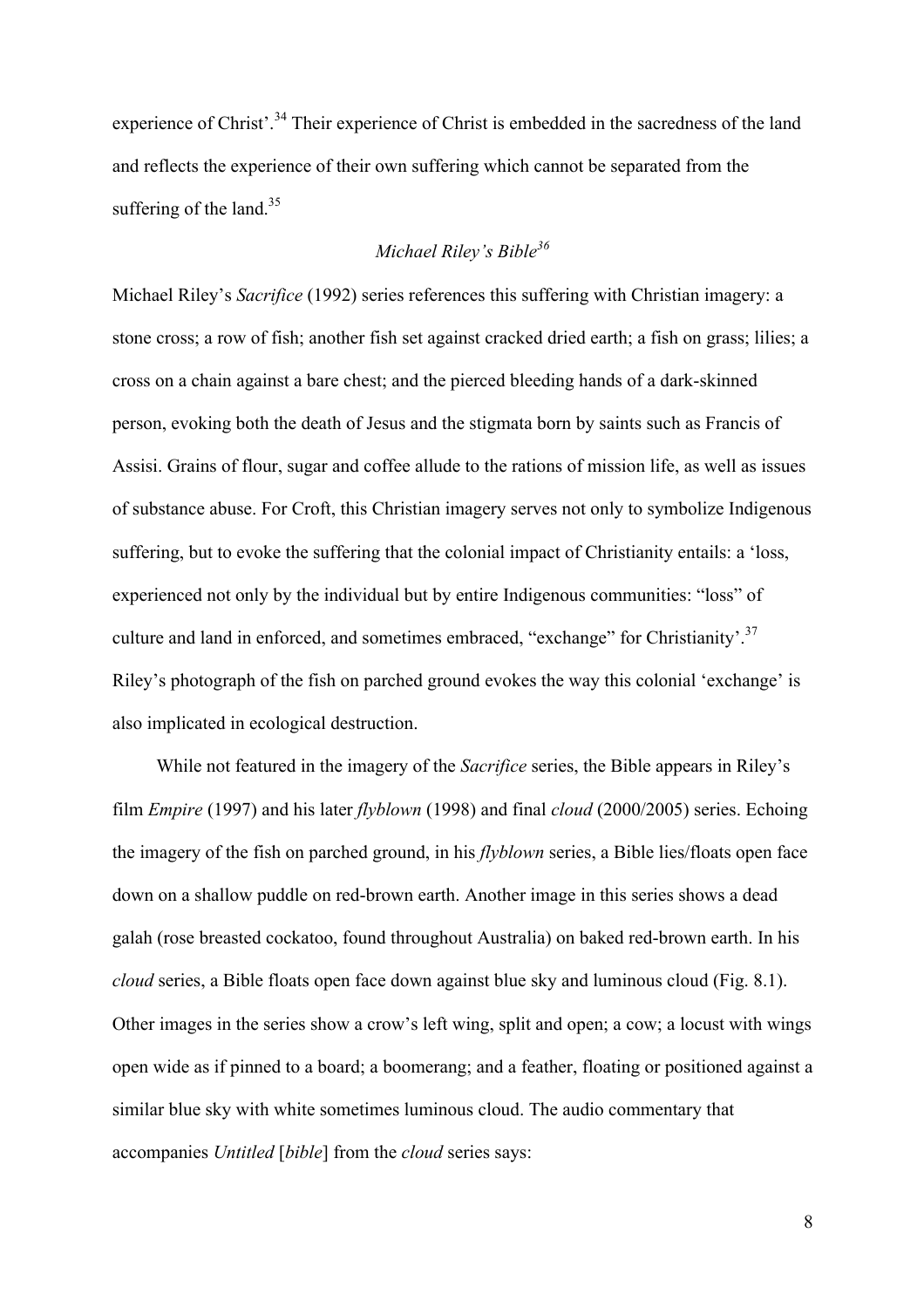The Church had a seminal impact on Michael Riley's childhood through the weekly visits of the Aboriginal Inland Mission. Michael's mother, Dorothy, recalled how Michael loved to attend Sunday School. However, in his later years, Riley referred to his Christian experience as 'creepy'. The floating Bible appears in other photographic series, often associated with images of the cross set against a brooding sky. In this series of photographs, the Bible, identified by the cross on the cover, floats alone. The book is open. Its pages are invisible behind the cover and the cross is aimed downwards like an arrow, like a weapon.<sup>38</sup>

In Riley's *flyblown* and *cloud* series, the Bible appears as a material artefact in parallel and contrast with images of sky, earth, colonization, death, drought, rain, and spirit. The multiple imagery echoes the multiplicity of the touch of the Bible on people and country.<sup>39</sup>

Anthony Gardner criticizes Riley's work in these series as facile and reductive, and contrasts the imagery of crosses, dead animals on dried earth, and the image of a cow against the sky with Riley's earlier activist works.<sup>40</sup> For Gardner, in his later work Riley's hints at colonial and ecological devastation '[condense] the complex histories of Aboriginal peoples and their European – especially Christian – colonizers into  $\ldots$  facile images<sup> $2,41$ </sup> In contrast, Michael Desmond describes Riley's last series as his 'most powerful', with their impact being in the 'hallucinatory narrative they suggest'.<sup>42</sup> The implication is that for Desmond, Riley's 'philosophy of doing', evident in his earlier explicitly activist images is not missing from these later works, but their enigmatic (rather than 'facile') quality engages the viewer differently.<sup>43</sup> For Dan Edwards, the Bible image in *flyblown* lying face down in water, calls forth 'the ambivalent relationship between Indigenous Australians and the Christian church' (and hence something of the complexity of this relationship).<sup>44</sup> While Edwards sees in the *flyblown* series 'an unsettling portrait of the Australian environment and the unsettling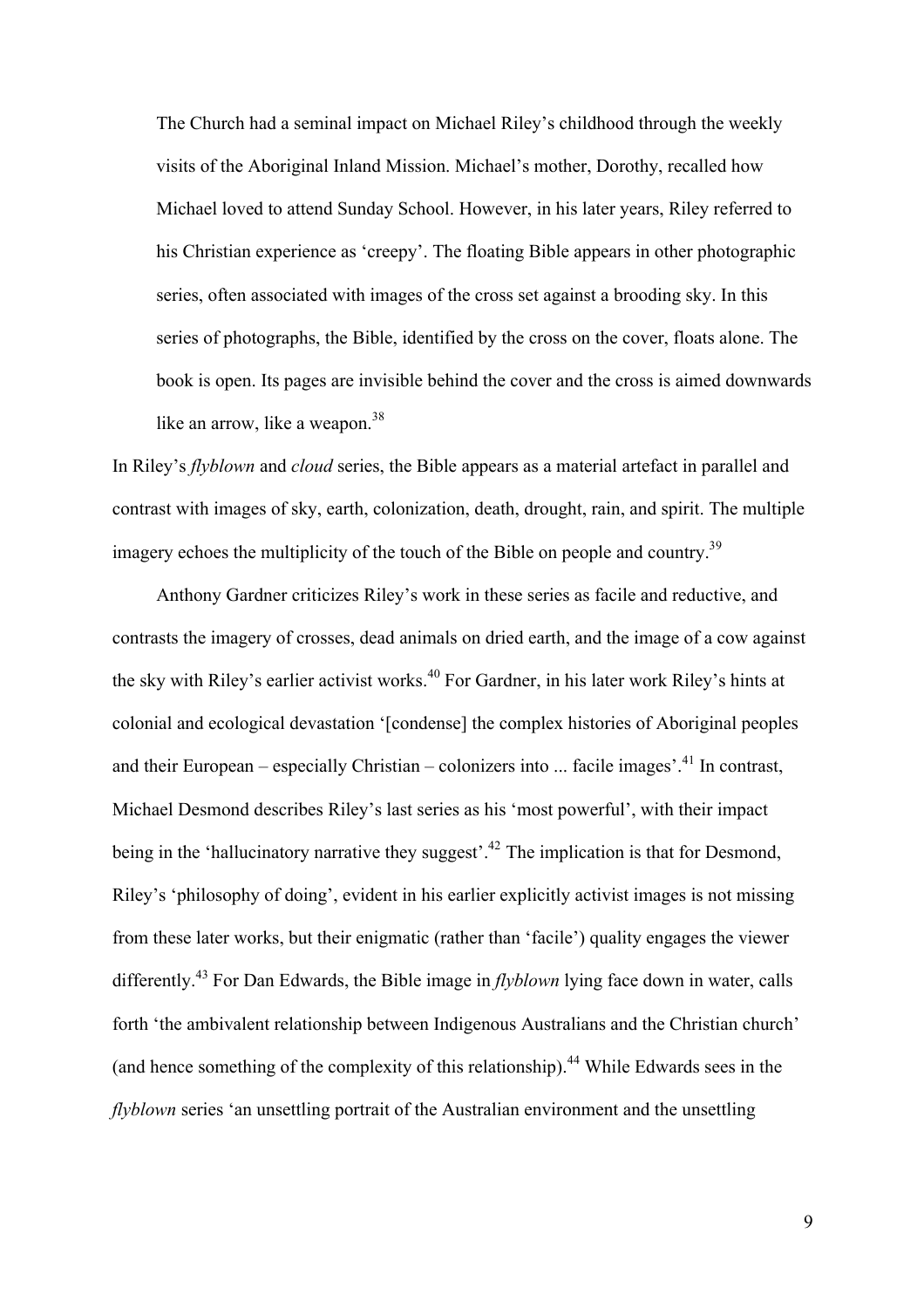presence of Europeans within it', he describes a shift in the *cloud* series towards 'a sense of hope and liberated possibility'.<sup>45</sup>

[Fig. 8.1. Michael Riley, *Untitled [bible]* from the *cloud* series, 2000, printed 2005, chromogenic pigment print, 110 x 155cm, National Gallery of Australia, Canberra. Copyright © Michael Riley Foundation/ Licensed by Viscopy, 2016.]

The *cloud* series was Riley's last before he died in 2004. It revisits the themes of his earlier series *Sacrifice* but with a different tone. As Gardner notes in his critique of Riley's later work, several of the images in the *cloud* series have become iconic and some are on permanent display in the Musée de Quay Bradly.46 But their 'popular' status does not render them trite. The feather image has a deep cultural resonance for Djon Mundine who writes: 'A wing of the eagle hawk, *Malyan*, a skin name, a scary dream-being overhead. Is it guardian angel or assassin? In the south-east, a feather left behind is often evidence of such a spiritual visit.'47 Mundine sees Riley's photographs less as 'a simple documentary examination from outside' than as 'a spiritual vision of landscape from within'.<sup>48</sup> Astutely, Jonathan Jones points out the political force of the *cloud* series, where country is 'politically present in its absence from the frame'.<sup>49</sup> Francisco Fisher explains that this series merges the private and public in the sacred, as Riley photographed clouds and arranged transparencies from his hospital bed amid the business of nurses, monitors and tubes.<sup>50</sup> A testament to his resilience, in this particular intersection of the materialities of body and image/text, the viewer might imagine the frame of Riley's photographs as his hospital window, a window opening to a complex world of Indigenous being-in-place which is not limited to living in remote communities.

As Skye points out, white Australia routinely and effectively denies Indigenous being-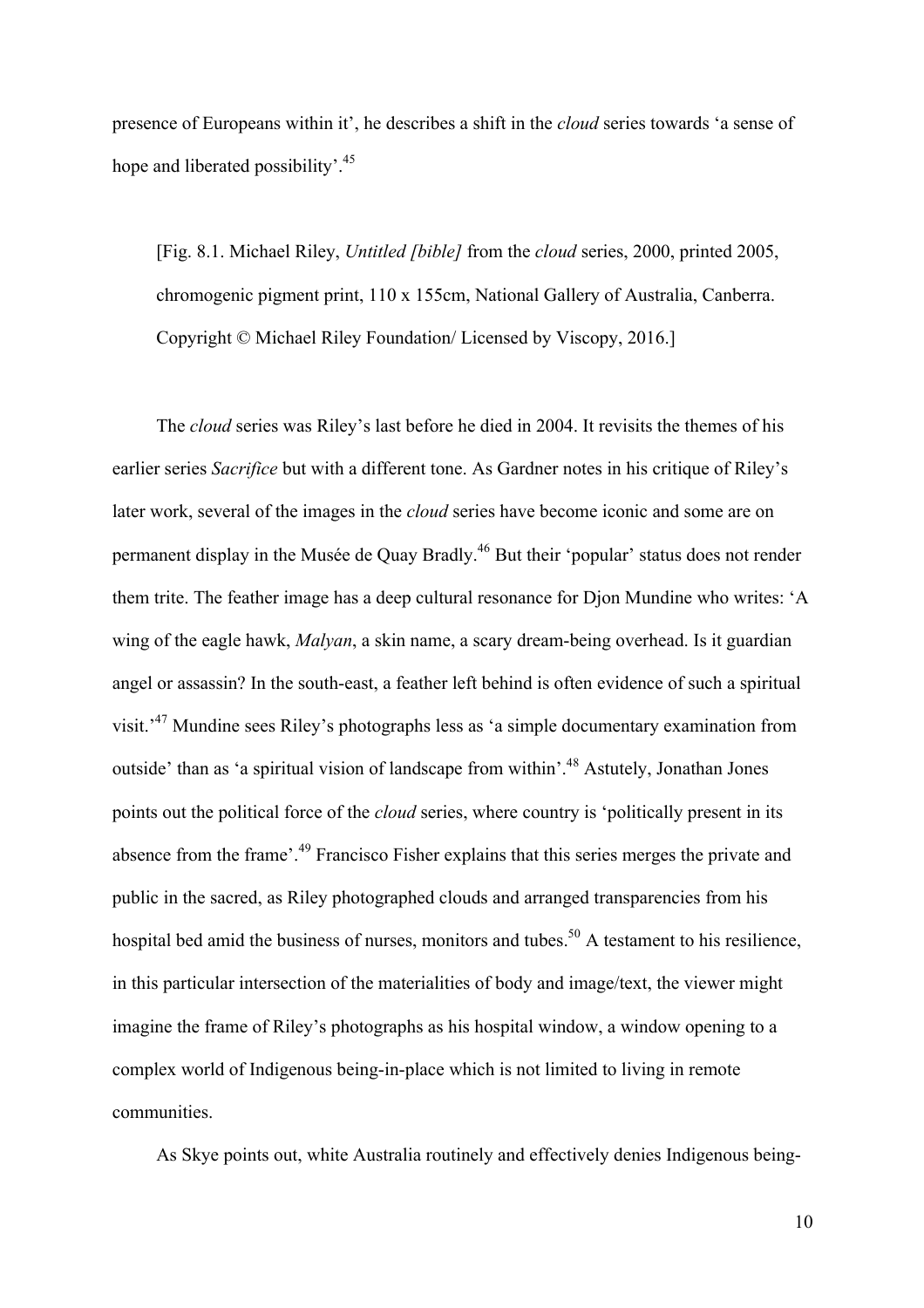in-place; this denial is a violent touch on Aboriginal and Torres Strait Islander bodies and communities.<sup>51</sup> Because of the relationship between people and country, this denial also touches violently on the land.<sup>52</sup> The Bible as a material artefact of colonization, as Riley and others have shown, is implicated ambiguously in this contact.

#### *Contact: Bodies and communities, writing and land*

That this impact of the Bible as a material artefact of the colonizer can fall under the term 'contact' occurs because the term itself is in debt to the more general sense of contact as the touch of one person or thing on another. In this section, I explore the notion of touch with particular reference to representations of touch in the Gospel of Luke (a gospel, which in being translated into Awakabal, is a particular part of a history of colonial contact). Touch is the primary sense insofar as all the senses depend on touch (Aristotle, *De an*. III.13) and are forms of contact, of being touched by, and touching, another.<sup>53</sup> Such contact is inescapable: the contact of my feet with my socks; of my eyes with photons of light, indeterminate as they may be; of air on skin, molecules surging into nostrils; of sound waves pressing against the drum of an ear; the always being-in-contact of matter with other matter; the touch of one human on another, of one culture on another.<sup>54</sup>

As a primary agent of touch, the hand (*hē cheir*) appears several times in Luke. Jesus extends his hand to touch as part of healing (5.13); he takes a child's hand as part of her resuscitation (8.54); Jesus – and in Acts, the disciples – lay on hands in healing (Lk. 4.40; 13.13; Acts 6.6; 8.17, 19; 9.12, 17; 13.3; 19.6; 28.8). The hands can be instruments of violent touch (Lk. 9.44; 20.19; 21.12; 22.53; 24.7); the hand of the betrayer rests on the table at the Last Supper (22.21). As election and blessing, the hand of God is on the infant John the Baptist (1.66). The hand of Jesus can denote his role as eschatological harvester and judge (3.17). Angelic hands may be protective (4.11). The disciples use their hands to pick and prepare grain to eat on a Sabbath day (6.1); in juxtaposition, on another Sabbath Jesus heals a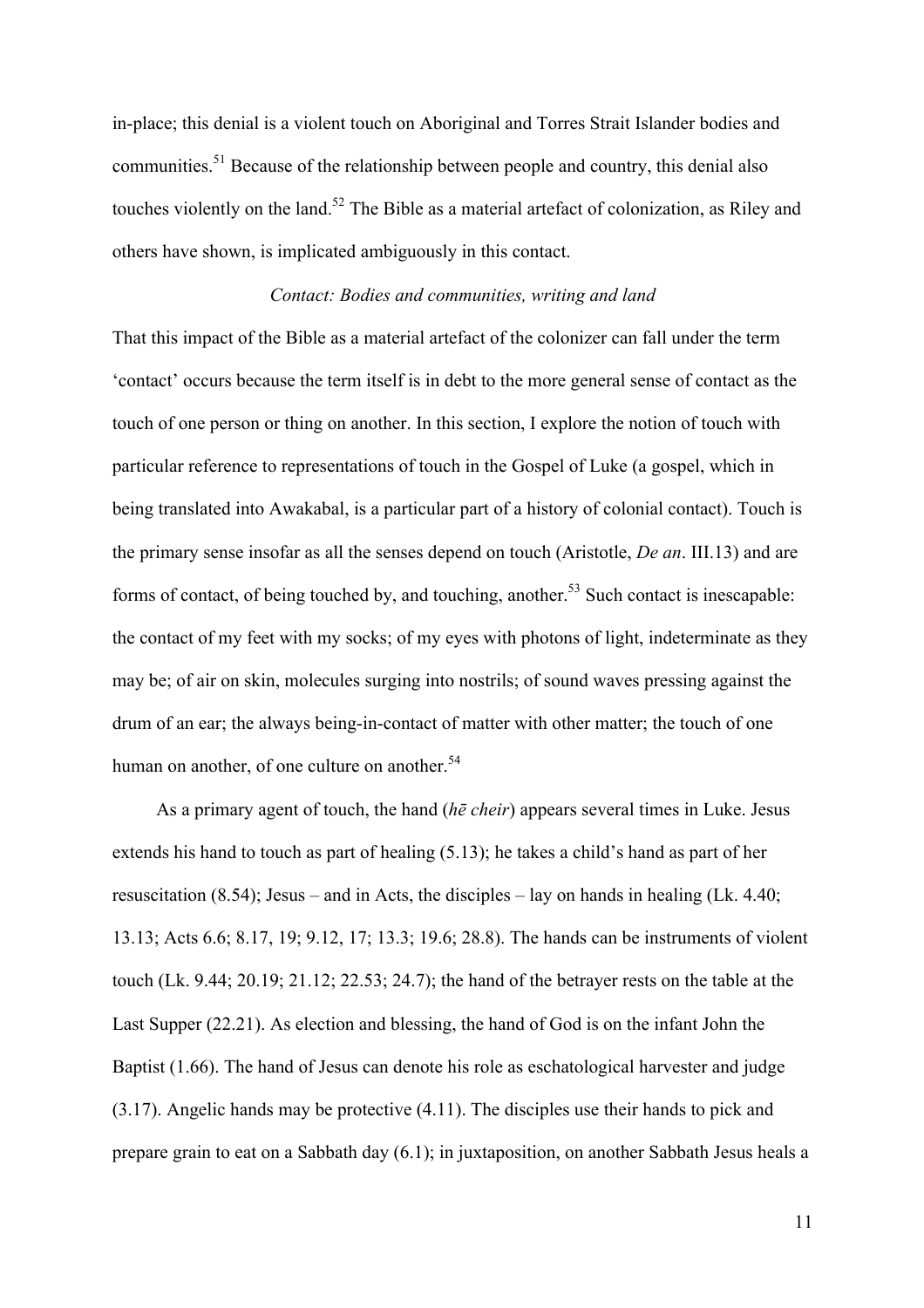man's withered hand (6.6-11). The dying Jesus commends himself into the hands of God (23.46); the risen Jesus offers his hands and feet to be touched (24.39, 40); he raises his hands in blessing (24.50).

For Fisher, *Untitled [wing]* from the series *cloud* can be imagined as Riley's arm bent to the window of his hospital room; the colours of the transparency that the light throws on Riley's face seem to signal the blessing Fisher finds in this photographic series.<sup>55</sup> There becomes for Fisher a sacred mutuality of touch in the work of the ailing artist.

In his touching on his friend Jean-Luc Nancy, Jacques Derrida comments on Jesus as the Toucher who is touched.<sup>56</sup> For Derrida, 'the Gospels present the Christic body not only as a body of light and revelation but, in a hardly less essential way, as a body touching as much as touched, as flesh that is touched-touching. Between life and death'.<sup>57</sup> A middle verb, the Greek *hēpsamēn* means to touch or take hold of and can refer to touch as 'a means of conveying a blessing', but also as bringing harm or injury.<sup>58</sup> In Luke *hēpsamēn* is used of Jesus touching: a leper (5.13); a bier (7.14); children (18.15); the ear of the high priest's slave (22.50). There is little sense in any of these cases that the touch is violent, unless it is the violence of transformation (even when transformation is healing or restorative). Other more precise words refer to violent touch: to whip ( *mastigoō*, 18.33); to beat ( *derō*, 22.63), to strike (*paiō*, 22.64); to discipline or scourge (*paideuō*, 23.16, 22). These words describe the power the agents of the Roman Empire wield against the body of Jesus.

The verb *hēpsamēn* is also used of people touching Jesus, for example, the crowd (6.19), the woman who washes and anoints his feet (7.39) and the woman with the flow of blood (8.44-47). In these instances when he is touched, Jesus responds. In response to the desire of the crowds to touch him, Jesus speaks the beatitudes and woes of 6.20-26. In Luke 8 when a bleeding woman who is probably close to death touches him seeking healing, Jesus feels her touch as an outpouring of power from him  $(8.46)$ <sup>59</sup> Jesus' response to the woman's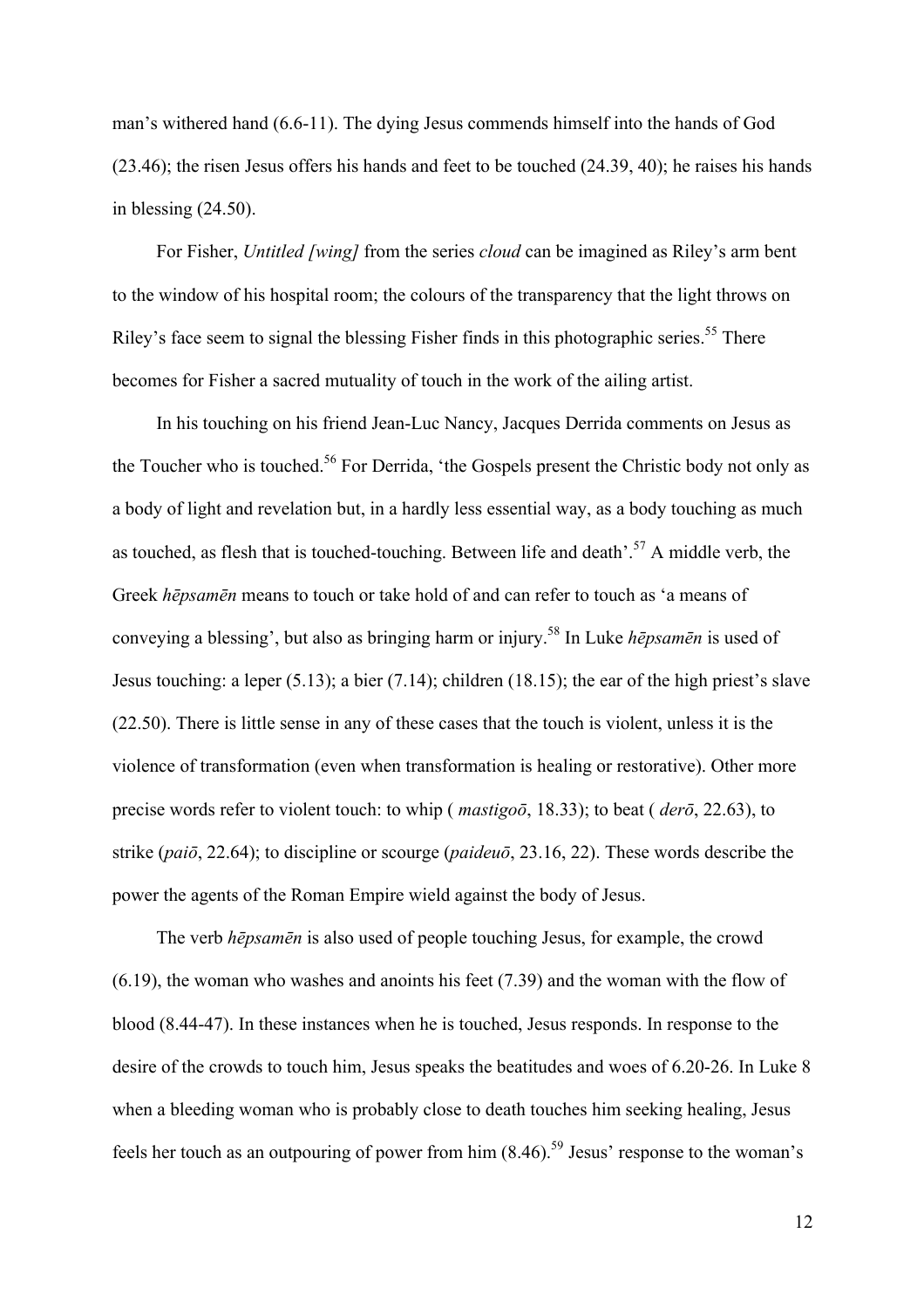touch suggests the ambiguity of a touch that is at once mutual and unequal. A little earlier in the narrative, the Lukan Jesus is challenged by the unspoken question of why he allowed a woman considered to be a sinner to touch him. In response he speaks of a creditor and two debtors, of forgiveness and love (7.40-47), of his receipt of the woman's touch as an act of loving hospitality prompted by the divine hospitality of forgiveness (7.44-47).<sup>60</sup> While underscored with difference, the reciprocity of their touch brings their bodies into being in a particular time and place as 'absolutely separated and shared'.<sup>61</sup>

Derrida takes up a phrase from Nancy, *se toucher toi*, to self-touch you, to describe the way in which in touching the other I am already touching myself, but also the way in which I cannot touch myself without touching or being in touch with an other, even if that other is my own skin. 'To touch', writes Derrida, 'so one believes, amounts therefore to letting oneself be touched by what one touches'.<sup>62</sup> Moreover, through touching I experience myself as tangible (as a being touched by another). When in Luke 8 a woman touches Jesus, he feels his power expended (8.46). Despite her apparent timidity, the touch initiated by the woman is an act of power that draws forth his power to heal. She consents to the risky intersubjectivity of touch, of self-touching another. Not only is she touched by her touching him, but the Lukan Jesus is given to himself by the touch of the woman.<sup>63</sup>

Nancy extends this mutuality of touching/being touched by the human other. The inescapability of the simplest touch or contact between things and the pervasiveness of the phenomenon of touch arise from and express 'the being-toward of one thing toward the other' that constitutes the sense of the world.<sup>64</sup> The interconnectedness expressed in the language of touch refers not only to physical contact – flesh to flesh, flesh to stone, even stone to soil – but also to the effects of a writing or a work of art. Being touched, gently, violently, or passionately (even tactlessly), by an action, a conversation, a writing or a photograph, *is* a physical touching, felt in the viscera of the human body. Luke makes this connection in the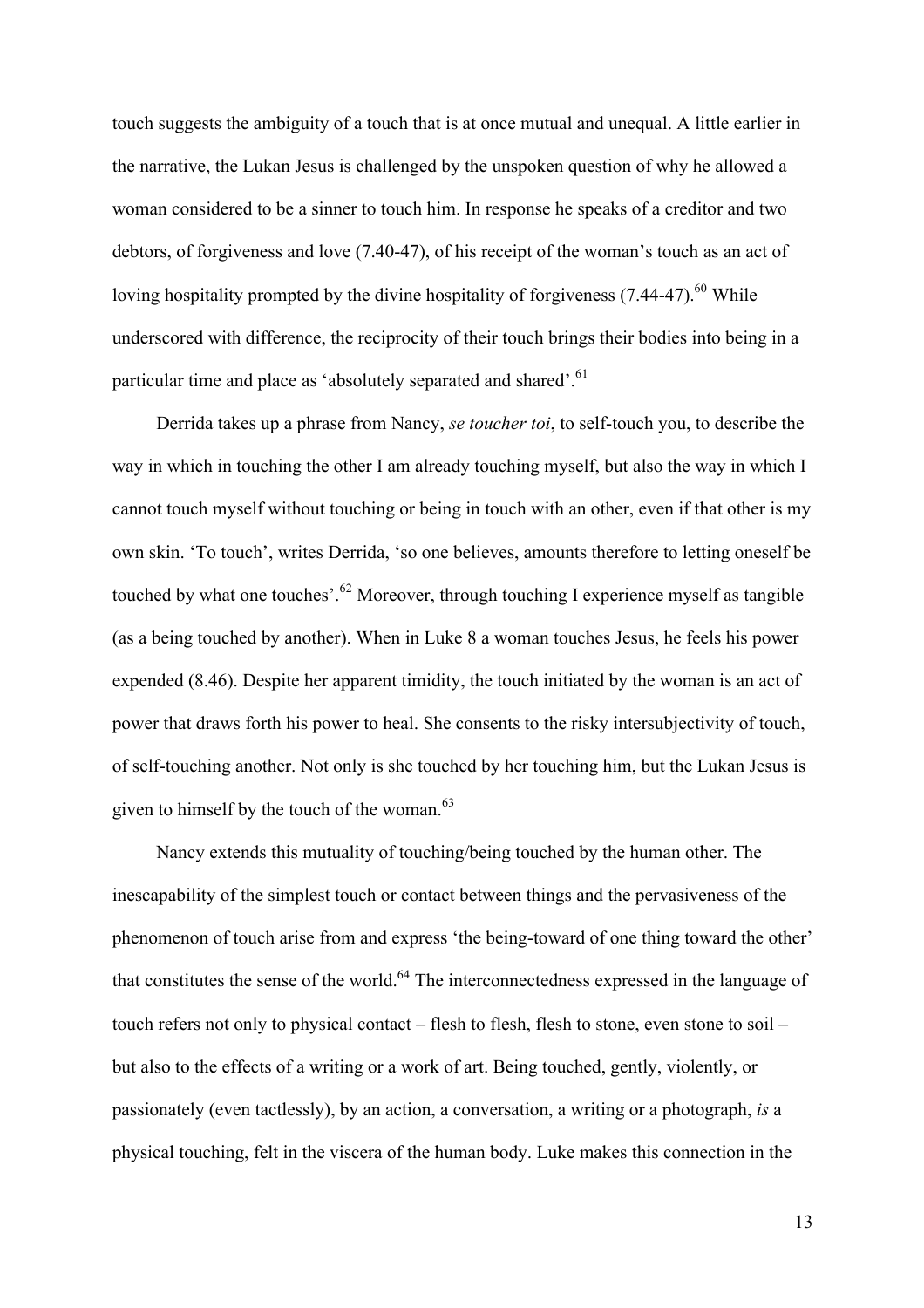Emmaus story, where the two whom Jesus encounters on the road say to one another, 'Were not our hearts burning within us while he was talking to us on the road, while he was opening the scriptures to us?' (24.32). The writings that carry the touch of myriad material artefacts and embodied memories touch the bodies of Jesus and his companions on the road.

An artwork or a writing becomes part of a pattern of call and response, in which 'the flesh listens'.<sup>65</sup> For Luke, this pattern of response is focused in the divine visitation in Jesus whose words are felt as a 'burning' in the heart (24.32), a touch that is transformative, as fire transforms. For Derrida, the heart is the heart of the other, the other heart.<sup>66</sup> On the road to Emmaus the two say to one another 'our heart', a shared heart, for each the heart of the other. Touching/being touched by the other is the basis of shared life, that is, community, of which the uniqueness and difference of bodies is the 'life-blood'.<sup>67</sup> Riley's portraits engage lovingly with the uniqueness and difference of Indigenous bodies, with a view to keeping community strong.<sup>68</sup>

Considering Australia's treatment of asylum seekers, Rosalyn Diprose distinguishes between the trace of violence in the tactful touch that is necessary for the corporeal sociality of community, and *a touch that violates* the other in the name of community, for example, through hate speech or laws enacted to excise from the community a particular group identified as alien.<sup>69</sup> As Skye argues, this latter touch is destructive of bodies and communities, country and land.<sup>70</sup>

## *Patterns of Compassionate Touch*

Nancy, writing in relation to the plight of refugees throughout the world, describes compassion as a kind of *contact* that counters violence:

What I am talking about is compassion, but not a compassion as a pity that feels sorry for itself and feeds on itself. Com-passion is the contagion, the contact of being with one another in this turmoil. Compassion is not altruism, nor is it identification; it is the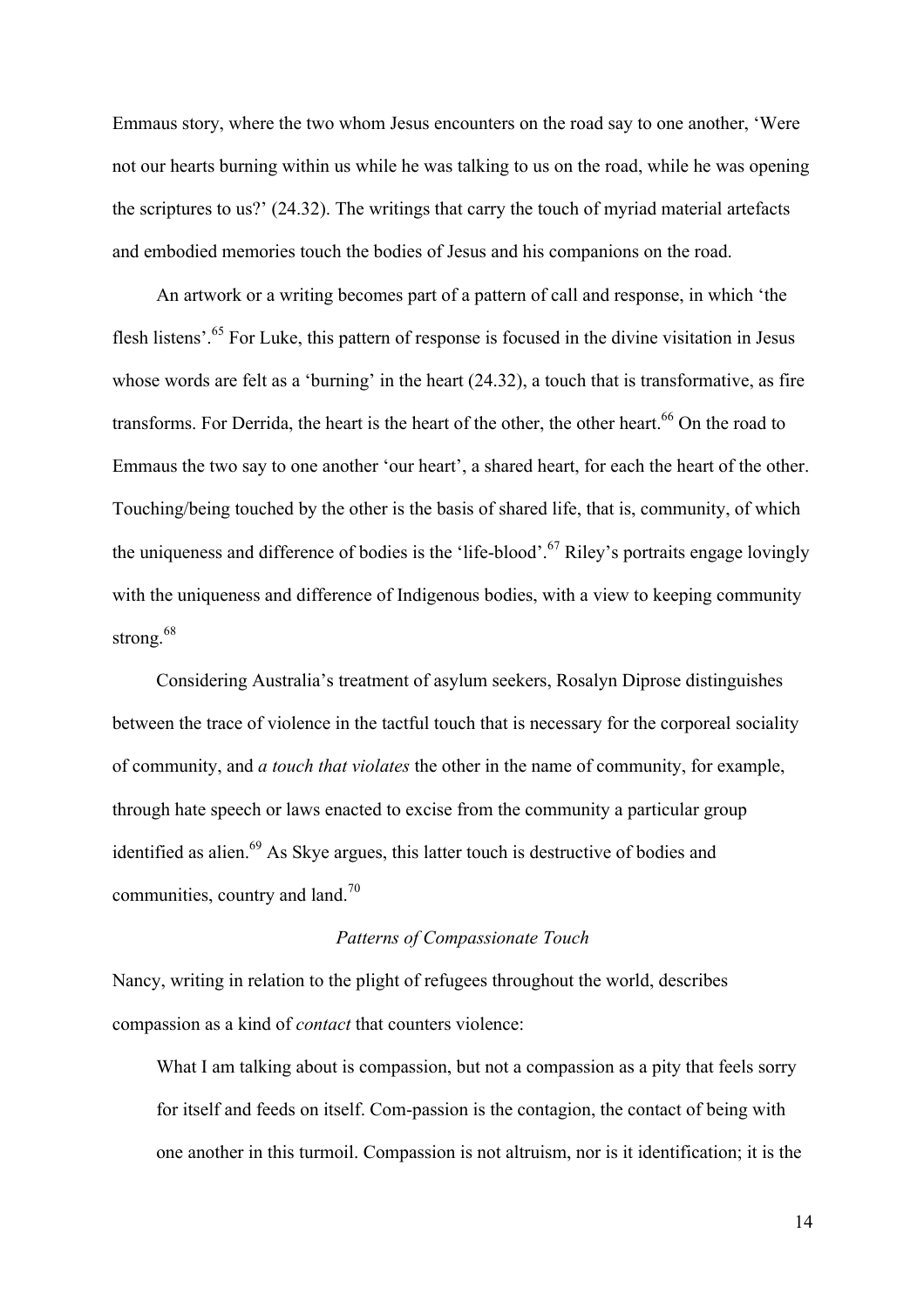disturbance of violent relatedness.<sup>71</sup>

The violent relatedness of colonization, the ongoing violence of contact it occasions and the treatment of more than human others as expendable adjuncts to our existence form a contemporary context for the question of touch in, and of, Luke and the extent to which the Lukan text can reinforce and disturb such patterns of violent relatedness.

I have argued elsewhere that a pattern of compassionate touch can be read across three episodes in the Gospel of Luke as part of a wider theme of divine hospitality: the restoration of the widow's son outside the town gate of Nain (7.11-17); the parable of the Good Samaritan (10.25-37); and the parable of the Prodigal Son (15.11-31). In each case, there is a moment, which is also a movement, of compassion.<sup>72</sup> Luke describes a situation in which someone is an extremity: a widow whose only son has just died (7.12); a person who has been robbed and beaten and left half-dead by the roadside, whom passers-by see but ignore (10.30-32); a younger son who has squandered his share of the family estate only to return destitute and ashamed (15.11-19). Each time someone sees: Jesus sees the widow (7.13); a Samaritan sees the half-dead stranger (10.33); the father sees in the distance his son (15.20). Each is physically moved by compassion (7.13; 10.33; 15.20) toward the other (7.14; 10.34; 15.20). Prompted by an inner touch, the movement is directed toward an outward touch: Jesus touches the bier (7.14); the Samaritan bandages the person's wounds (10.34); the father falls on the son's neck and kisses him (15.20). A restoration follows this compassionate contact. In 7.16, the crowd recognizes this movement of compassion as a divine visitation.

In the Lukan narrative, the compassion that touches the other, that makes compassionate contact with the other, is predicated on a certain kind of seeing which stands in contrast to other kinds of seeing. In the story world of the parable, the seeing of the Samaritan (10.33) stands in contrast to the seeing of the priest (10.31) and the Levite (10.32). For these latter two, seeing prompts not compassion but neglect of the other. In 7.36-50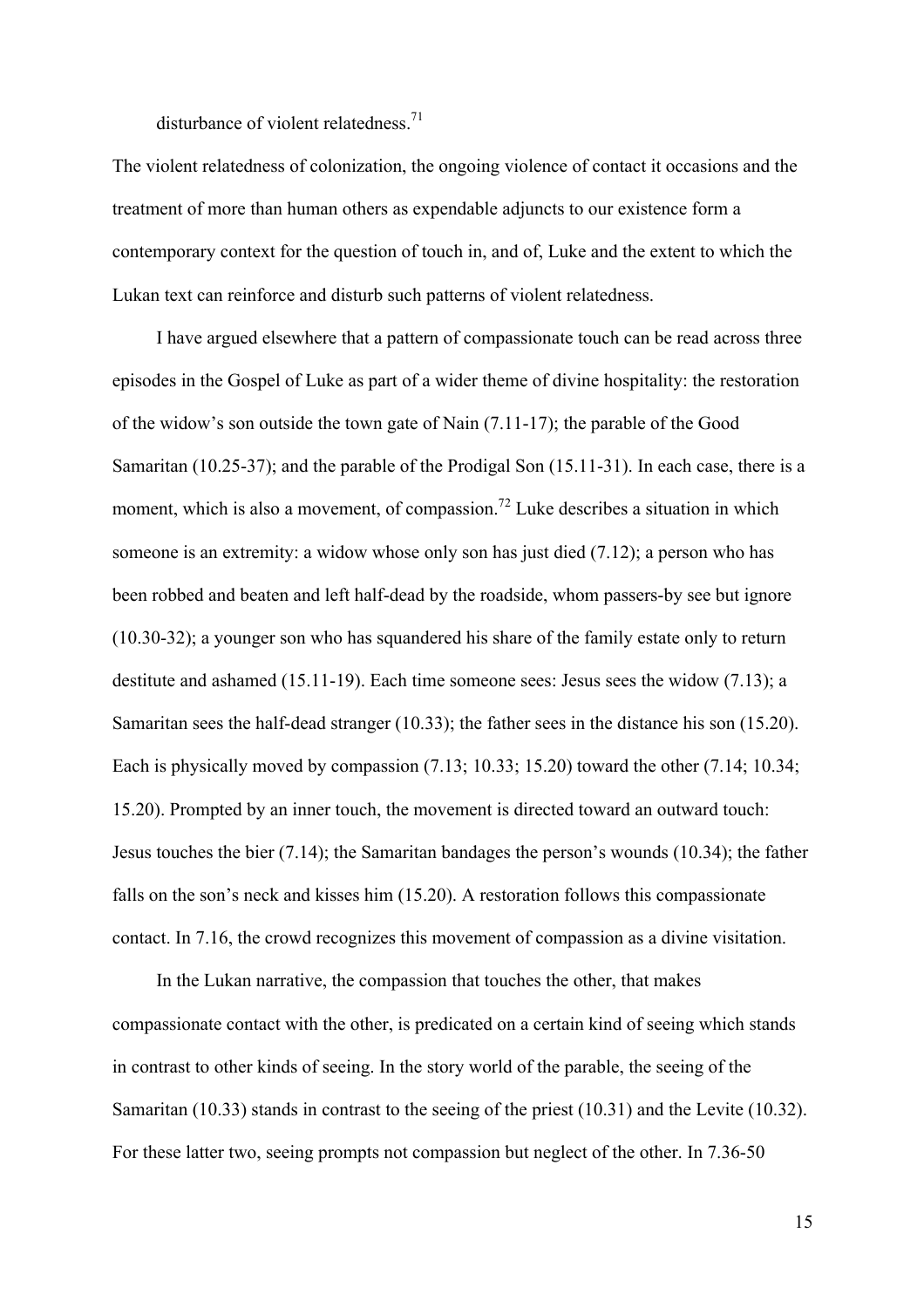where the Lukan Jesus receives the loving hospitality of the woman's touch, seeing is also at issue. The seeing of a Pharisee named Simon prompts a misjudgement of the woman and a misinterpretation of her touch (7.39). In the question, 'Do you see this woman?' (7.44), Simon is challenged to see as the Lukan Jesus sees and to recognize the visitation of God in the hospitality both of the woman's touch and of divine forgiveness.<sup>73</sup> Elsewhere in Luke, seeing and knowing stand in parallel (19.42); seeing prompts knowing (21.30-31). What is needful is to know the time of the visitation (of God) (19.44). Not knowing this moment of divine hospitality, not knowing and seeing 'the things that make for peace' (19.42), is to be implicated in a pattern of violent relatedness manifest historically in the destruction of Jerusalem (19.43-44). Jesus' seeing the city prompts his compassionate grief (19.41).

In this representation of the gaze, the one *seeing* is touched or better grasped in the guts by compassion for the other. Such a gaze disrupts the violent relatedness that sees the other within the ambit of the same, appropriating the other to the same or denying the claim of the other: the violent relatedness of a master-slave imaginary and practice, of the colonizer over the colonized. Within the Lukan narrative, approved characters such as Jesus, the Good Samaritan and the father of the Prodigal Son, respond to the claim of the other in a pattern of touch. Through the contact of sight, the person seeing is moved to compassion – a touch felt in the guts – and this internal touch prompts the person to touch the other (7.13-14; 10.33-34; 15.20; see also 13.12-13).

In each narrative, the protagonist touches (on) death. Jesus touches a bier, a litter bearing a corpse (7.14); the Samaritan touches a person who is 'half-dead', who might very soon die (10.30, 34); the father embraces a son who has been living dissolutely, working with pigs and eating their food, who has in the father's words been dead (*nekros*, 15.24). What is touched is *the other's death*. To touch with compassion, and so to touch the death of the other, is marked by an excess in which the self is never solely singular, but in Nancy's terms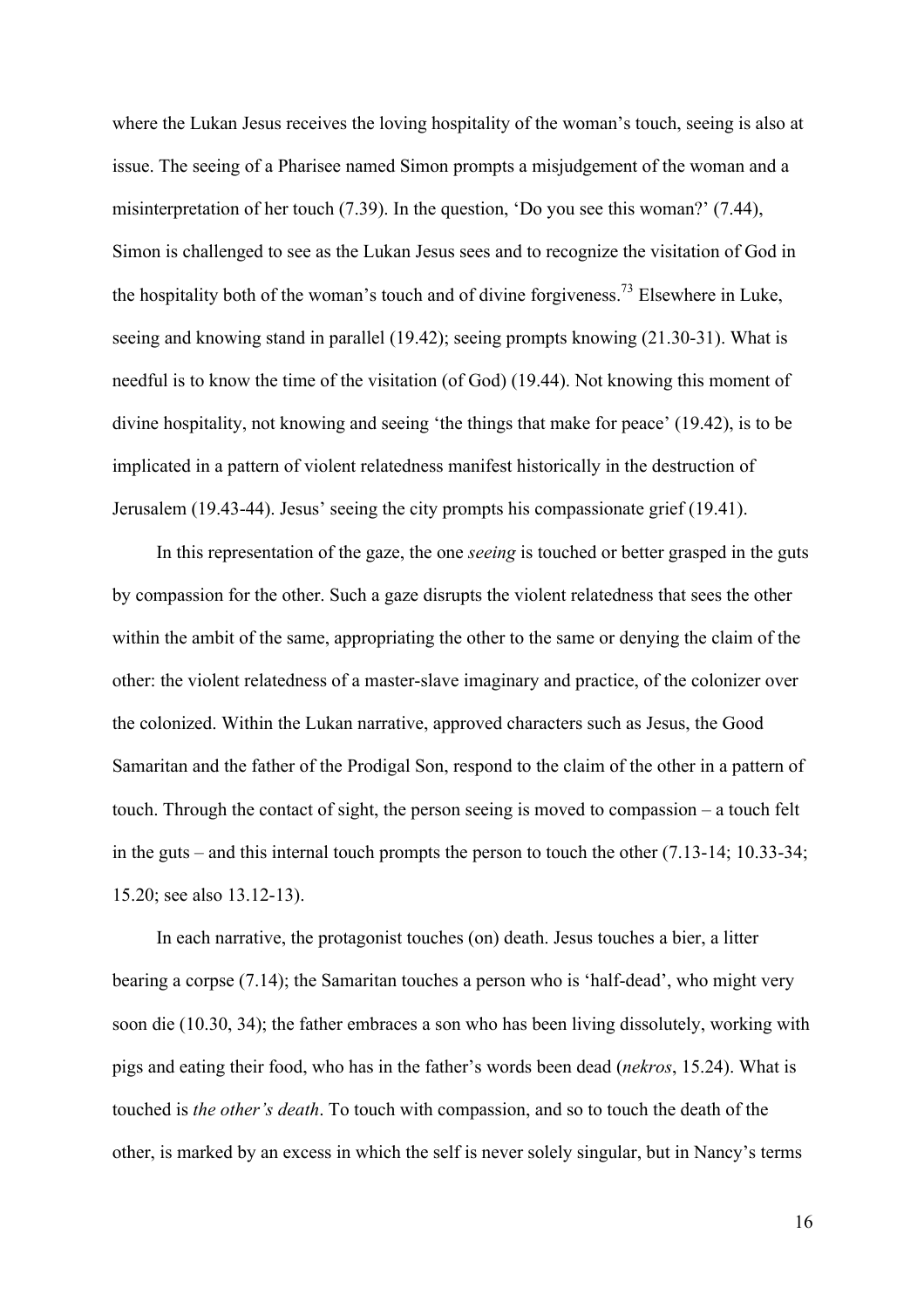'singular plural'.74 In this context, to touch compassionately is to be open, to offer oneself in a particular way to the in-breaking of the other.<sup>75</sup> In such touching, I am drawn in the direction of 'consenting to the body'.<sup>76</sup> To so consent is to be open precisely to the otherness of the corporeal and hence also to death.<sup>77</sup> Compassion signals an openness to the in-breaking of the other whereby in touching the other I touch myself, but this touch is an exposure to death – to finitude – both the other's and my own. In touching the death of the other, I touch my own mortality.<sup>78</sup>

In the frame of (post-)colonial contact, the touch of the other is inhabited by the other's death: assimilation; damage to culture; loss of traditional languages; appropriation of country; and genocide. Bruce McLean comments on the way Riley's photographs draw viewers in, calling forth a kind of (compassionate) seeing through their ability to 'tell … horrific stories in a beautiful way'.<sup>79</sup> Riley writes himself of the beauty he saw in clouds and their variation.80 For Fisher, the final series *cloud*, completed in Riley's last years, displays Riley's resilience in the face of illness and death, even an element of mischief.<sup>81</sup> Viewing Riley's *Untitled [bible]* from the series *cloud* in relation to other images of that series, and in the light of my reading of sight and touch in the Lukan narrative, my sense is that Riley's work is not the passive object of a gaze, whether Indigenous or non-Indigenous, but is materially active in calling forth a kind of seeing, through its touch on the viewer. While this seeing will have different resonances according to the viewer's cultural interpretations and experiences of the book (Bible) which Riley has set against the clouds, the image seems to open up possibilities for rethinking the materiality of this text in the context of colonization, as both violent and hopeful, but neither easily one nor the other. It is a work that invites contemplation.

# *Conclusion: Lukan compassion and colonial Bibles*

Riley's image of the Bible from the series *cloud*, where the Bible's pages are hidden and the land absent, suggest something of the complexity of a colonial context, where the Bible as a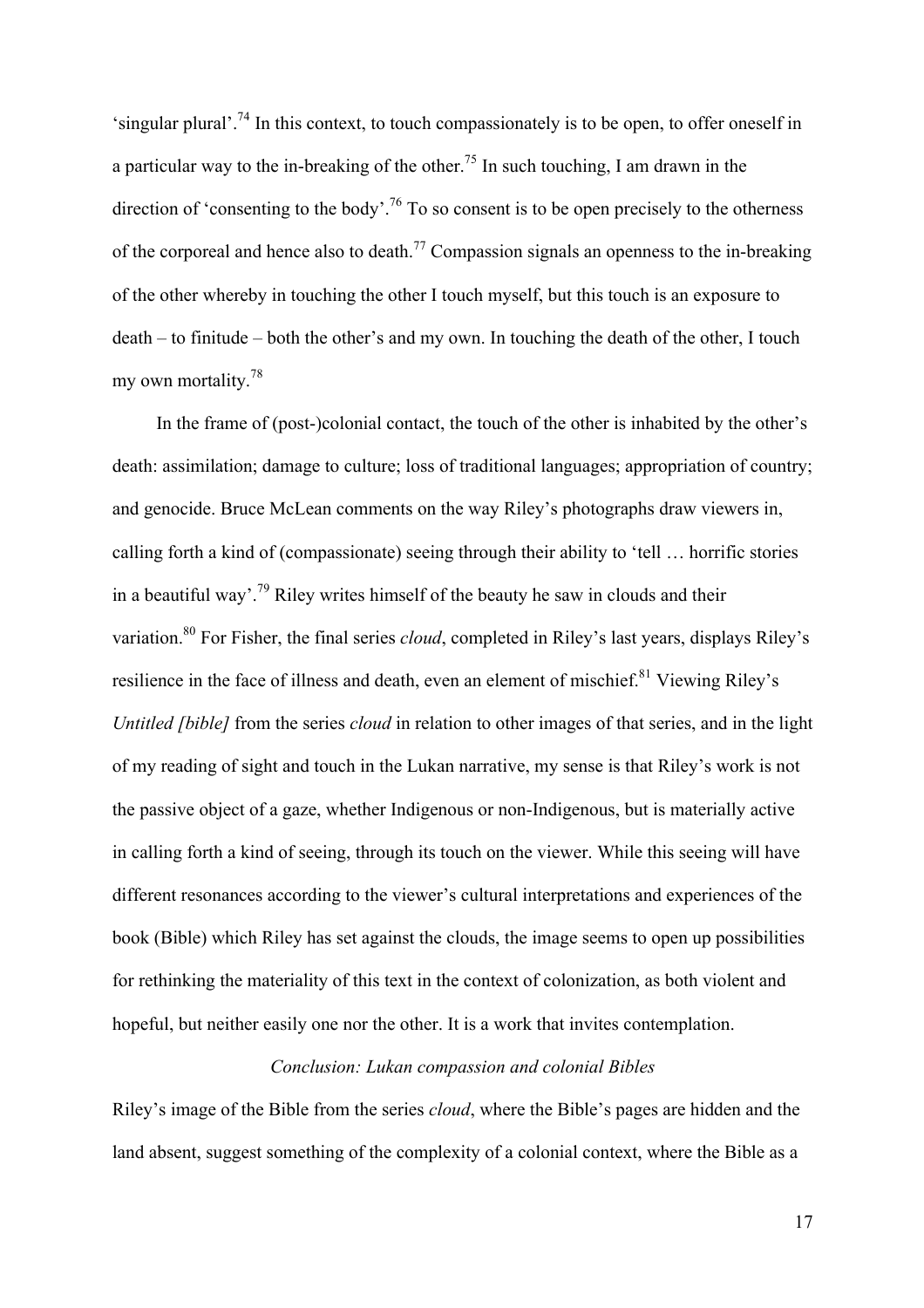material artefact is both more and less than its writings and their interpretation. The Bible is a potent image that, as David Burramurra and Monica Morgan point out, stands with the Cross as one of two central symbols of Christian culture and belief, which can be understood in parallel and tension with key Indigenous cultural symbols. In Riley's work, the Bible and Cross stand in parallel in separate images with the cross also inscribed on the book of the Bible itself. The Bible is inscribed with the death by imperial Roman execution that its gospel writings narrate. Moreover, the Bible as material artefact and symbol of Christian culture accrues meaning both by and in excess of certain readings of its writings that situate Christian culture in competition with, and superior to, other cultures.

The pattern of compassionate responsiveness I have read in Luke with an ear to some contemporary theory of touch, especially that of Jean-Luc Nancy, offers a counter to the violent relatedness of the colonial expansion that brought the narrative of Luke's gospel to Australia. Such a reading of touch in Luke cannot undo the damage of colonization, nor is it an apologetic for the cultural touch of the material artefact that has become in Riley's *cloud* Bible image a book with its pages hidden. Mine is not a *true* reading of a misinterpreted text, but a possible reading of ourselves as readers of Luke. Luke touches (on) death, through a pattern of compassionate responsiveness and through the being-given of the body of the Lukan Jesus, and in so doing is in touch with the concretion of a world in which certain writings can be interpreted to give meaning to religious and political violence. This particular meaning-making in turn shapes a world. Insofar as Luke writes to account for the tragedy of Jesus' death and the destruction of Jerusalem, his touching (on) death touches on the tragedy of bodies (and concomitantly lands) violated *en masse* every day.

When in Luke Simeon holds the child in his arms (Lk. 2.25-35) he also holds death, both his own, before which he has hoped for this moment of contact, and the child's. The living body of the infant will become the dying body of the man, executed by the imperial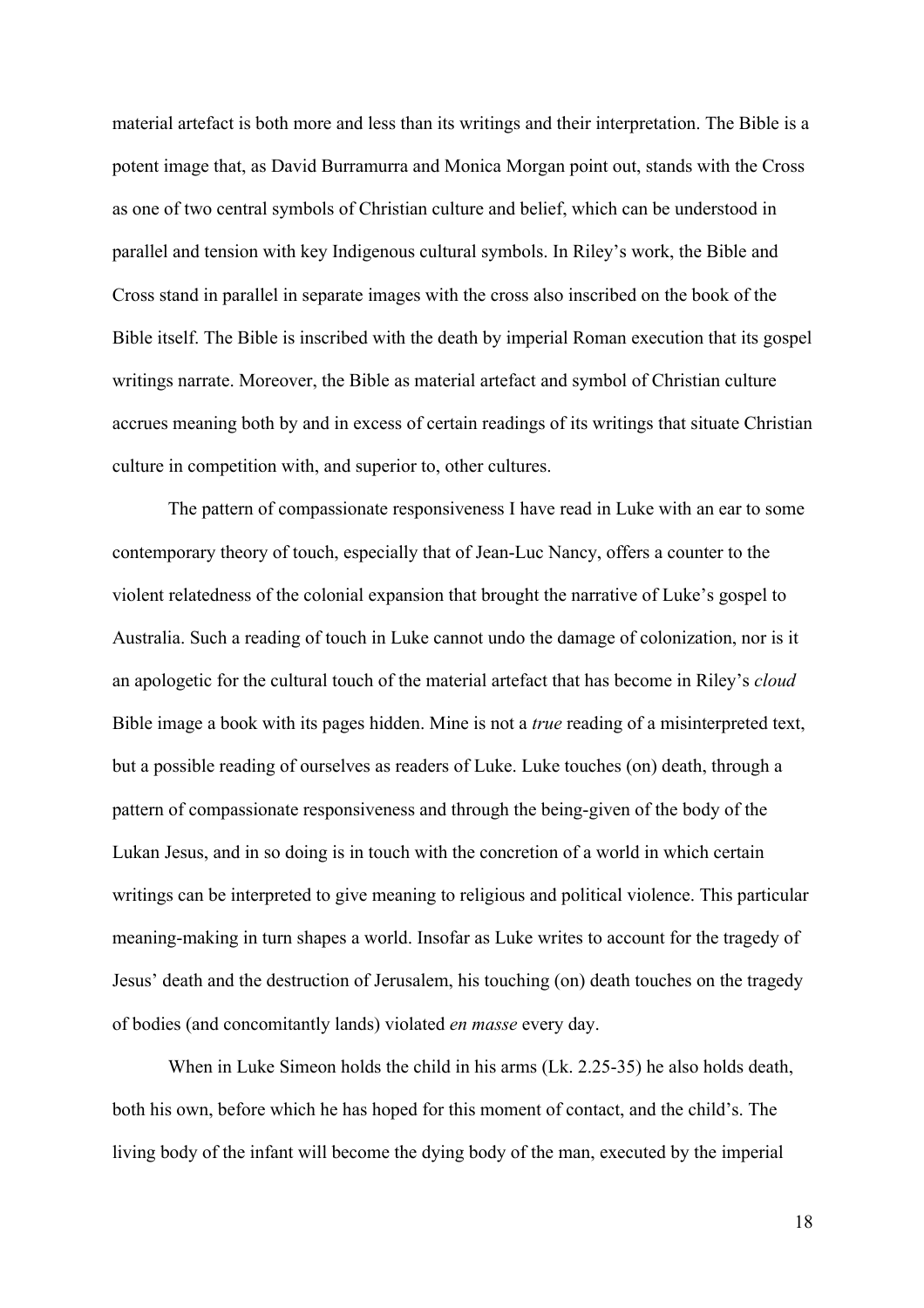occupiers. The holding is part of a pattern of holding that passes from the maternal body, through the manger, to Simeon and to a gospel inscribed in a book.

The material artefact that holds the story of the child, like the book holding the child Moses in the *Bible Moraliseé* image, is part of a complex history of biblical production, reproduction and interpretation that touches, and touches on, bodies, communities and lands, where mortality and finitude are proper to their life and being. The violence remains, the potential for further violence remains. But the deconstruction of Christianity Nancy brings to the body and my reconstructive reading of touch in Luke suggest the possibility of rethinking the touch of the writing that is the Gospel of Luke as disturbing the violent relatedness of colonization. This interpretation of the touch of a writing cannot, however, account for the complex touch on the reader and on the Earth community of the material artefact in which the writing presents itself to reading. Riley's Bible images suggest a wider frame of reference where Bibles as material artefacts are not only part of colonial baggage, exchanged for culture and land, but where the Bible, precisely as a material/cultural artefact, is enculturated by Indigenous people, not only as a symbol of violence and hope, but as part of evolving Indigenous cultural narratives.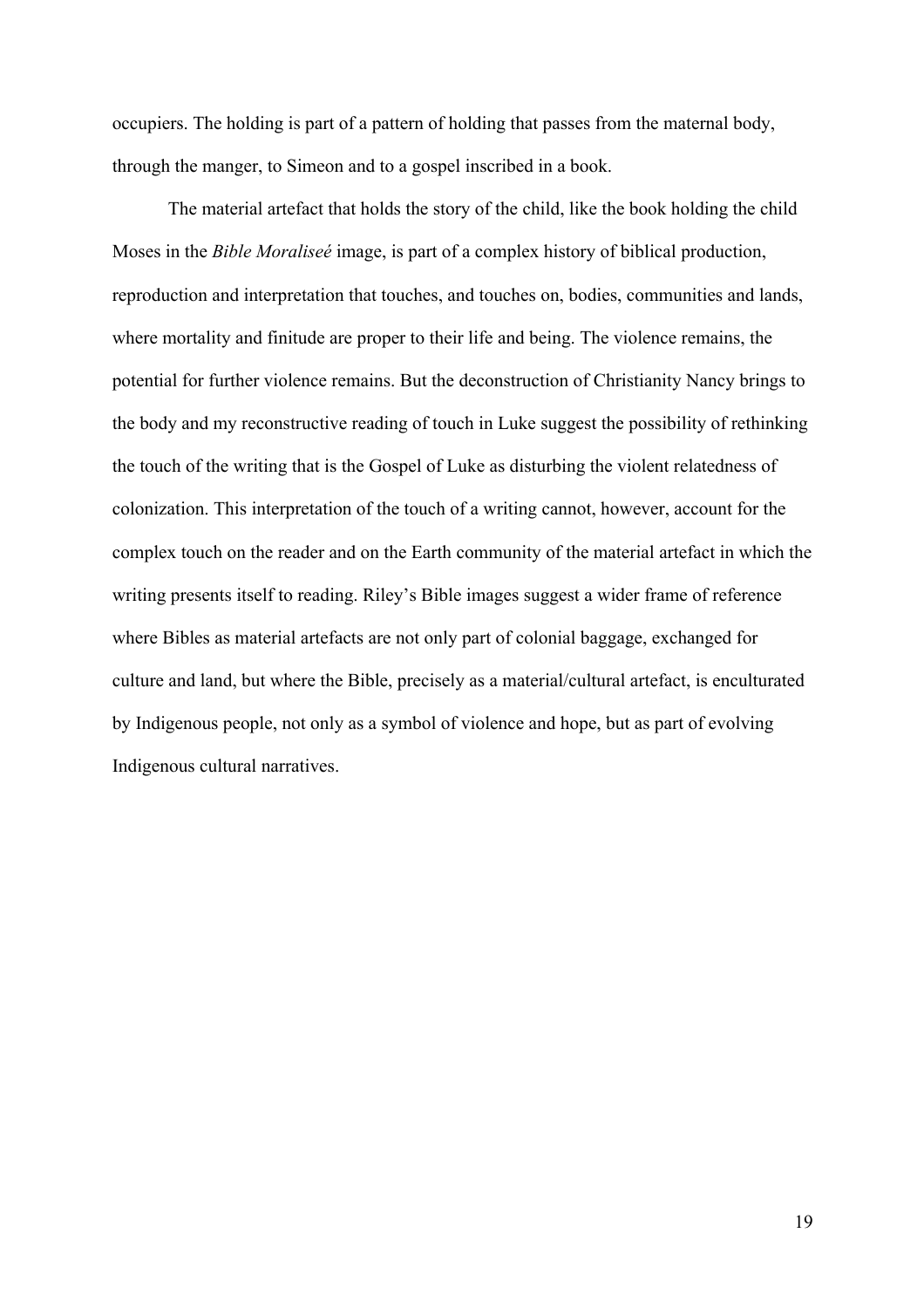## *Bibliography*

- Austin-Broos, Diane J. '"Two Laws" Ontologies, Histories: Ways of Being Aranda (Aboriginal People) Today'. *Australian Journal of Anthropology* 7, no. 1 (1996): 1–20.
- Beckett, Jeremy. 'Aboriginal Histories, Aboriginal Myths: An Introduction'. *Oceania* 65, no. 2 (1994): 97–115.
- Boer, Roland. *Last Stop before Antarctica: The Bible and Postcolonialism in Australia.* Sheffield: Sheffield Academic Press, 2001.
- Brett, Mark G. *Decolonizing God: The Bible in the Tides of Empire*. Sheffield: Sheffield Phoenix Press, 2008.
- Brewster, Anne. 'Oodgeroo: Orator, Poet, Storyteller'. *Australian Literary Studies* 16, no. 4 (1994): 92–104.
- Burramurra, David, with Ian McIntosh. '*Motj* and the Nature of the Sacred'. *Cultural Survival Quarterly* 26, no. 2 (Summer) (2002). Available online http://www.culturalsurvival.org/ourpublications/csq/article/motj-and-nature-sacred.
- Byrne, Brendan. *The Hospitality of God: A Reading of Luke's Gospel*. Strathfield, NSW: St Pauls, 2000.
- Chrétien, Jean-Louis. *The Call and the Response*. Translated by Anne A. Davenport. New York: Fordham University Press, 2004.
- Croft, Brenda L., ed. *Michael Riley: Sights Unseen*. Canberra: National Gallery of Australia, 2006.
- Croft, Brenda L. 'Up in the Sky, behind the Clouds'. In *Michael Riley: Sights Unseen*, edited by Brenda L. Croft, 17-43. Canberra: National Gallery of Australia, 2006.
- Deger, Jennifer. 'Review of *Michael Riley: Sights Unseen*, ed. Brenda L. Croft (National Gallery of Australia, 2007)'. *Oceania* 78, no. 2 (July 2008): 238–40.

Derrida, Jacques. '*Le Toucher*'. *Paragraph* 16, no. 2 (1993): 122–57.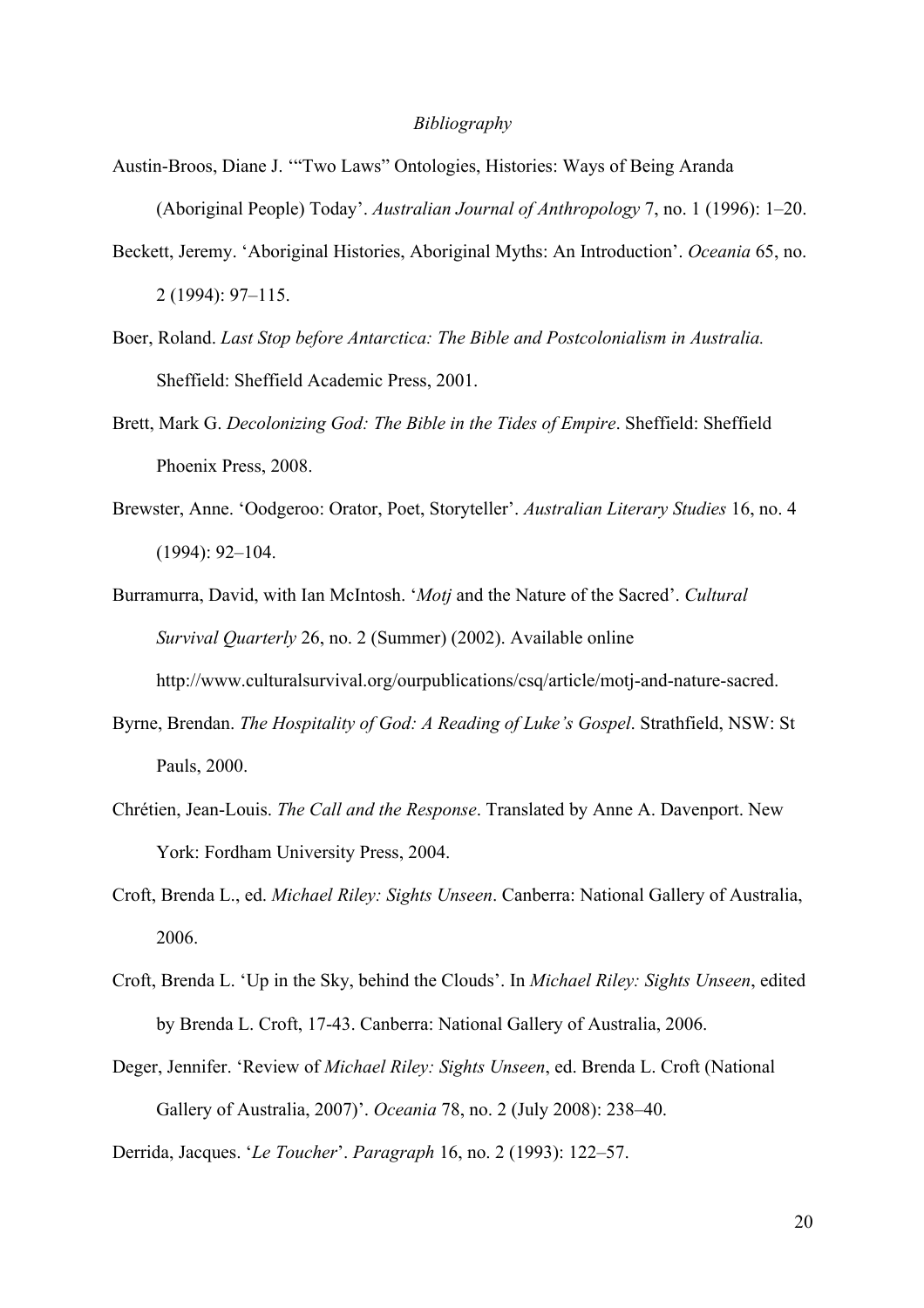- Derrida, Jacques. *On Touching – Jean-Luc Nancy*. Translated by Christine Irizarry. Meridian. Crossing Aesthetics; Stanford: Stanford University Press, 2005.
- Desmond, Michael. 'Michael Riley: Sights Unseen, National Gallery of Australia'. *Art Asia Pacific* 52 (March/April 2007): 102–3.
- Diprose, Rosalyn. 'The Hand That Writes Community in Blood'. *Cultural Studies Review* 9, no. 1 (2003): 35–50.
- Donne, John. 'Meditation XVII *Nunc Lento Sonitu Dicunt, Moreieris*'. *Devotions Upon Emergent Occasions* (1624). Available online

http://www.luminarium.org/sevenlit/donne/meditation17.php.

- Edwards, Dan. 'Michael Riley: Photographer and Filmmaker Part 1: Spirit, Land, Image'. *RealTime* 76 (December 2006–January 2007): 20.
- Elvey, Anne F. *An Ecological Feminist Reading of the Gospel of Luke: A Gestational Paradigm*. Lewiston, NY: Edwin Mellen Press, 2005.
- Elvey, Anne F. 'Touching (on) Death: On "Being toward" the Other'. In *The Matter of the Text: Material Engagements between Luke and the Five Senses*, 68–86. The Bible in the Modern World, 37. Sheffield: Sheffield Phoenix Press, 2011.
- Fisher, Francisco. (untitled comment). In *Michael Riley: Sights Unseen*, edited by Brenda L. Croft, 139. Canberra: National Gallery of Australia, 2006.
- Gardner, Anthony. 'Michael Riley; Art Gallery of New South Wales'. *Artforum International*  46, no. 10 (2008): 461.
- Irigaray, Luce. *An Ethics of Sexual Difference*. Translated by Carolyn Burke and Gillian C. Gill. Ithaca: Cornell University Press, 1993.
- Jones, Jonathan. (untitled comment). In *Michael Riley: Sights Unseen*, edited by Brenda L. Croft, 136. Canberra: National Gallery of Australia, 2006.

Magowan, Fiona. 'The Joy of Mourning: Resacralising "the Sacred" in the Music of Yolngu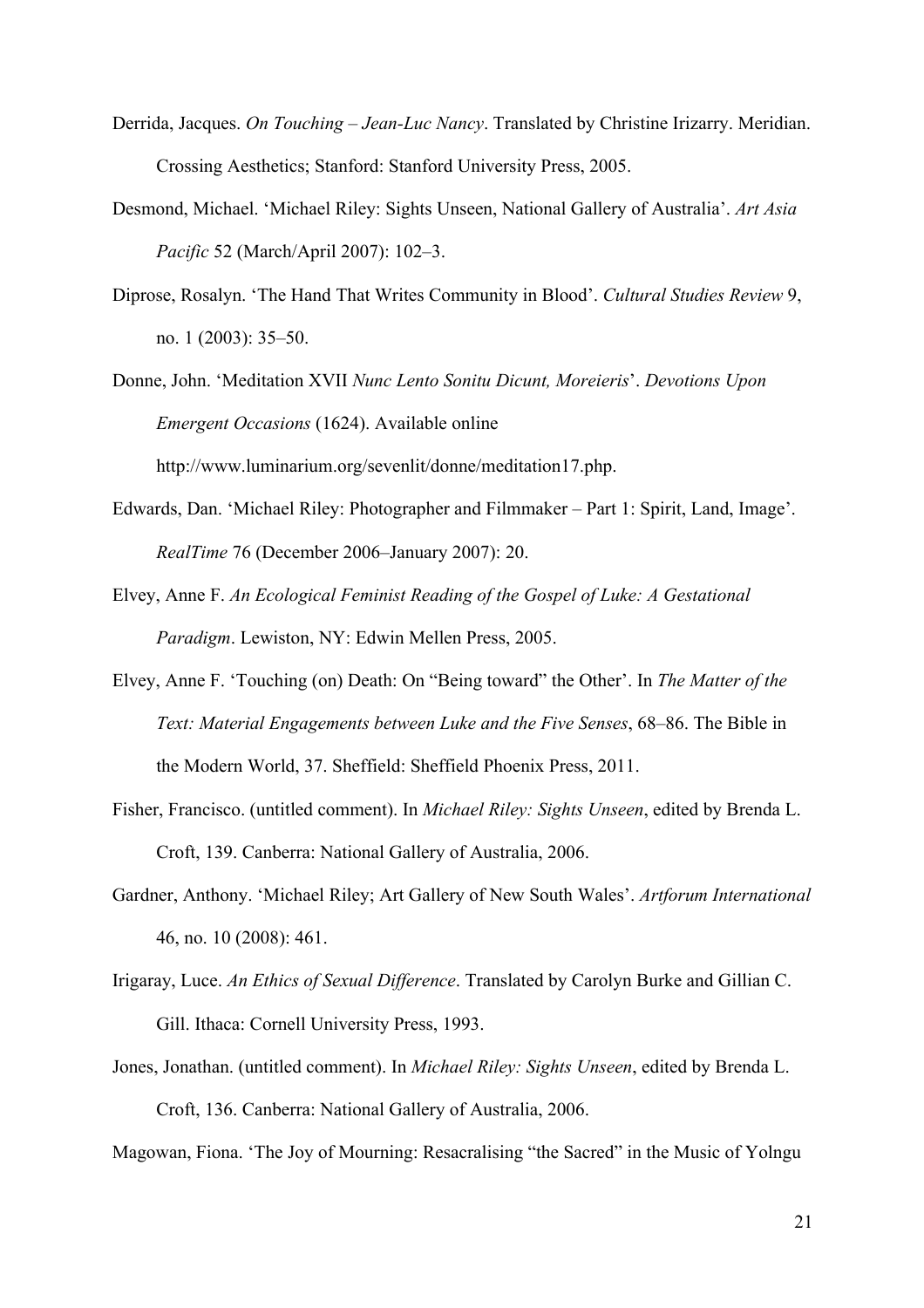Christianity and an Aboriginal Theology'. *Anthropological Forum* 9, no. 1 (1999): 11– 36.

McIntosh, Ian. 'Anthropology, Self Determination and Aboriginal Belief in the Christian God'. *Oceania* 67, no. 4 (1997): 273–88.

Morgan, Monica. 'Colonising Religion'. *Chain Reaction* (Summer 2005/2006): 36–7.

- Mundine, Djon. 'Obituary: Michael Riley'. *RealTime* 63 (October/November 2004): 53. Available online http://realtimearts.net/article/issue63/7617.
- Mundine, Djon. 'Wungguli—Shadow: Photographing the Spirit and Michael Riley'. In *Michael Riley: Sights Unseen*, edited by Brenda L. Croft, 124–33. Canberra: National Gallery of Australia, 2006.
- Nancy, Jean-Luc. *Being Singular Plural*. Translated by Robert D. Richardson and Anne E. O'Byrne. Meridian. Crossing Aesthetics. Stanford: Stanford University Press, 2000.
- Nancy, Jean-Luc. *Corpus*, translated by Richard A. Rand. Perspectives in Continental Philosophy. New York: Fordham University Press, 2008.
- Nancy, Jean-Luc. 'Corpus'. In *The Birth to Presence*. Translated by Brian Holmes *et. al*, 189–207. Meridian. Crossing Aesthetics. Stanford: Stanford University Press, 1993.
- Nancy, Jean-Luc. *The Sense of the World*. Translated by Jeffrey S. Librett. Minneapolis: University of Minnesota Press, 1997.
- Papasterigiadis, Nikos. 'The Meek Michael Riley'. In *Michael Riley: Sights Unseen*, edited by Brenda L. Croft, 66–73. Canberra: National Gallery of Australia, 2006.
- Reid, Barbara E. '"Do You See This Woman?" A Liberative Look at Luke 7.36-50 and Strategies for Reading Other Lukan Stories against the Grain'. In *A Feminist Companion to Luke*, edited by Amy-Jill Levine with Marianne Blickenstaff, 106–20. London: Sheffield Academic Press, 2002.

Riley, Michael. 'I Wanted to Tell Stories'. In *Michael Riley: Sights Unseen*, edited by Brenda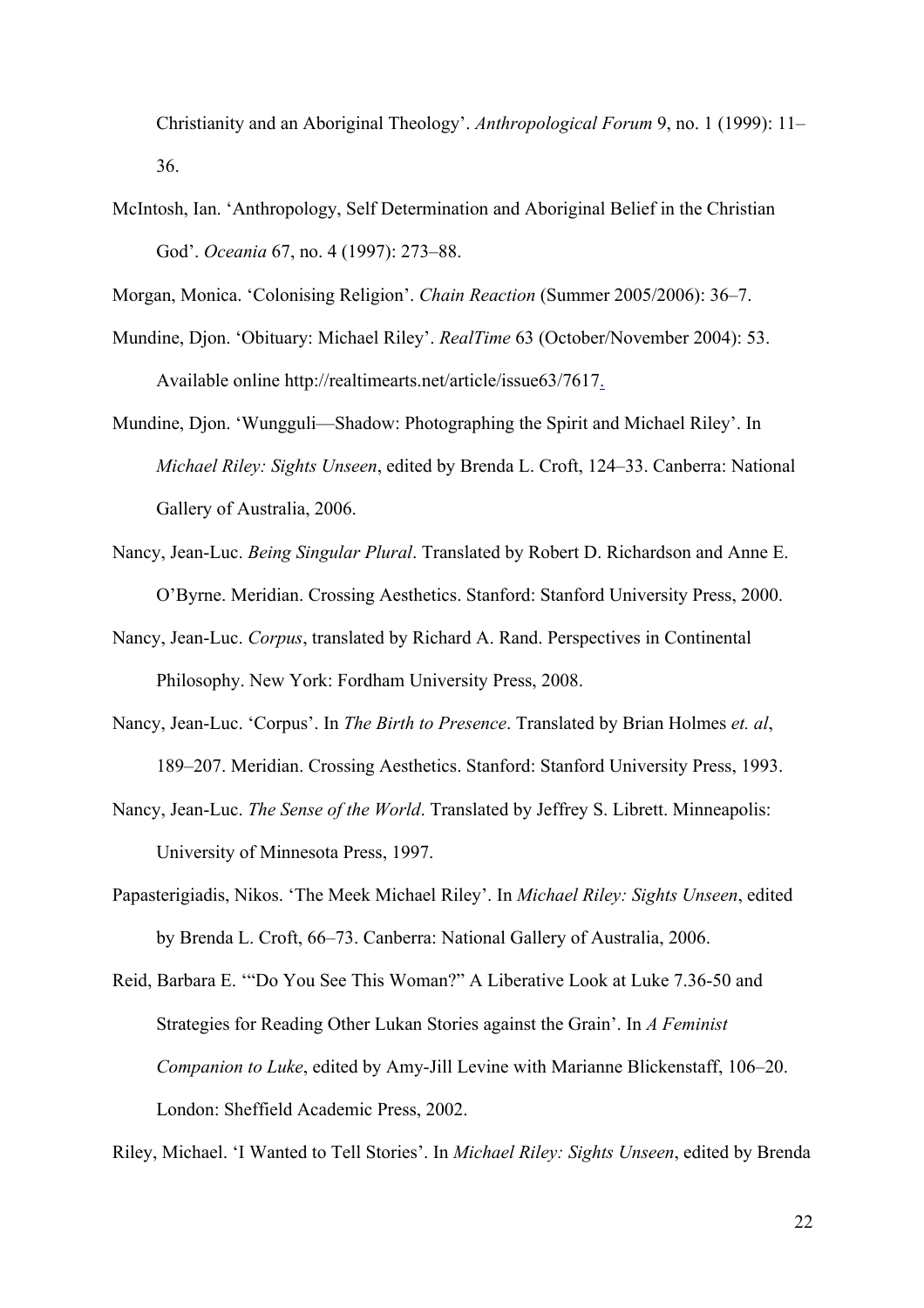L. Croft, 140. Canberra: National Gallery of Australia, 2006.

- Roberts, David Andrew. '"Language to Save the Innocent": Reverend L. Threlkeld's Linguistic Mission'. *Journal of the Royal Australian Historical Society* 94, no. 2 (2008): 107–25.
- Rose, Deborah Bird. *Reports from a Wild Country: Ethics for Decolonisation*. Sydney: University of New South Wales Press, 2004.
- Skye, Lee Miena. *Kerygmatics of the New Millennium: A Study of Australian Aboriginal Women's Christology*. Dehli: ISPCK, 2007.
- Threkeld, L. E. *An Awabakal – English Lexicon to the Gospel by St. Luke*. Sydney: Charles Potter, Government Printer, 1892.
- Threkeld, L. E. *The Gospel by St. Luke Translated into the Language of the Awabakal*. Sydney: Charles Potter, Government Printer, 1891.
- Watson, Bronwyn. 'Beauty Touched by Horror in the Photographs of Aboriginal Artist Michael Riley'. *The Australian* (August 3, 2013). Available online http://www.theaustralian.com.au/arts/review/horror-touched-by-beauty-in-thephotographs-of-aboriginal-artist-michael-riley/story-fn9n8gph-1226689528715.
- Weissenrieder, Annette. 'The Plague of Uncleanness? The Ancient Illness Construct "Issue of Blood" in Luke 8:43–48'. In *The Social Setting of Jesus and the Gospels*, edited by Wolfgang Stegemann, Bruce J. Malina, and Gerd Theissen, 207–22. Minneapolis: Fortress Press, 2002.

<sup>1</sup> This chapter draws on and revises the opening sections of Anne F. Elvey, 'Touching (on) Death: On "Being toward" the Other', in *The Matter of the Text: Material Engagements between Luke and the Five Senses*, The Bible in the Modern World 37 (Sheffield: Sheffield Phoenix Press, 2011), 68–86. Re-used with permission.

<u> 1989 - Johann Barn, mars ann an t-Amhain an t-Amhain an t-Amhain an t-Amhain an t-Amhain an t-Amhain an t-Amh</u>

<sup>2</sup> Djon Mundine, 'Obituary: Michael Riley', *RealTime* 63 (Oct-Nov 2004): 53, available online http://realtimearts.net/article/issue63/7617; Bronwyn Watson, 'Beauty Touched by Horror in the Photographs of Aboriginal Artist Michael Riley', *The Australian* (Aug 3, 2013), available online

http://www.theaustralian.com.au/arts/review/horror-touched-by-beauty-in-the-photographs-of-aboriginal-artistmichael-riley/story-fn9n8gph-1226689528715. See also Brenda L. Croft, 'Up in the Sky, behind the Clouds', in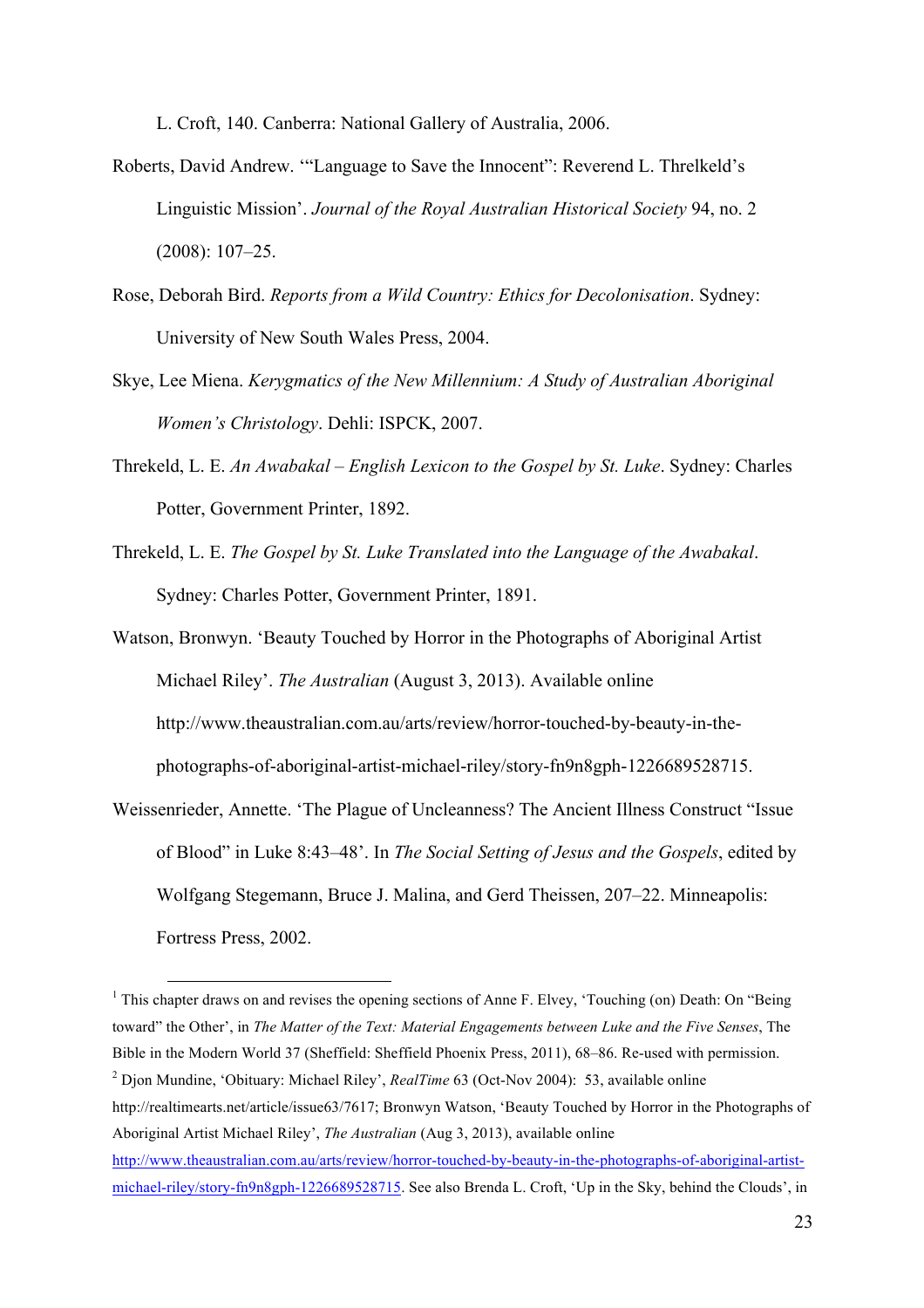*Michael Riley: Sights Unseen*, ed. Brenda L. Croft (Canberra: National Gallery of Australia, 2006), 30.

<sup>3</sup> I am grateful to art historian Dr Claire Renkin for alerting me to this *Bible Moralisée* page and for her helpful discussion of the images.

<u> 1989 - Andrea Santa Andrea Andrea Andrea Andrea Andrea Andrea Andrea Andrea Andrea Andrea Andrea Andrea Andr</u>

<sup>4</sup> Jean-Luc Nancy, *Corpus*, trans. Richard A. Rand, Perspectives in Continental Philosophy (New York: Fordham University Press, 2008), 51.

<sup>5</sup> Jennifer Deger, 'Review of *Michael Riley: Sights Unseen*, ed. Brenda L. Croft (National Gallery of Australia, 2007)', *Oceania* 78.2 (July 2008): 239

 $6$  Ibid., 240.

 $<sup>7</sup>$  Croft, 'Up in the Sky', 28.</sup>

<sup>8</sup> The symbolism of such mediaeval images was multivalent, drawing on figurative interpretation which linked Miriam and Mary, Moses and Jesus.

 $9$  Michael Riley, quoted in Croft, 'Up in the Sky',  $40-1$ .

<sup>10</sup> See Roland Boer, *Last Stop before Antarctica: The Bible and Postcolonialism in Australia* (Sheffield: Sheffield Academic Press, 2001); Mark G. Brett, *Decolonizing God: The Bible in the Tides of Empire* (Sheffield: Sheffield Phoenix Press, 2008), 7-31; Deborah Bird Rose, *Reports from a Wild Country: Ethics for Decolonisation* (Sydney: University of New South Wales Press, 2004).

<sup>11</sup> Jeremy Beckett, 'Aboriginal Histories, Aboriginal Myths: An Introduction', *Oceania* 65, no. 2 (1994), 99.

 $12$  Message sticks are made of wood inscribed with symbols and were customarily used for delivering messages between different Indigenous groups. Coolamons are containers, generally made from the bark of a tree, used for gathering food and carrying infants. The use of message sticks as part of the Gospel procession during celebrations of the Eucharist and the use of the coolamon as a liturgical symbol during the seasons of Advent and Christmas has been initiated by Aboriginal Catholic Ministry Victoria, in consultation with other Australian Indigenous Catholic communities.

<sup>13</sup> Diane J. Austin-Broos, "Two Laws" Ontologies, Histories: Ways of Being Aranda (Aboriginal People) Today', *Australian Journal of Anthropology* 7, no. 1 (1996), 11.

<sup>14</sup> David Burramurra and with Ian McIntosh, '*Motj* and the Nature of the Sacred', *Cultural Survival Quarterly* 26, no. 2 (Summer) (2002), available online http://www.culturalsurvival.org/ourpublications/csq/article/motjand-nature-sacred. See also Rose, *Reports*, 178.

<sup>15</sup> Burramurra and McIntosh, '*Motj*'.

<sup>16</sup> Ian McIntosh, 'Anthropology, Self Determination and Aboriginal Belief in the Christian God', *Oceania* 67, no. 4 (1997), 276.

 $17$  Ibid., 286.

<sup>18</sup> In 2007, the Kriol Bible was published in Australia. 'Kriol, an Australian Creole language developed out of contact between European settlers and the indigenous people in the northern regions of Australia is presently spoken by 30,000 people across the Top End'; see http://www.kriol.info/about kriol bible.php.

<sup>19</sup> Austin-Broos, '"Two Laws"', 7. See also, Brett, *Decolonizing God*, 60–1. Concerning the way in which the call of a dove has been reinterpreted by Yolngu Bible translator, Maratja Dhamarrandji, see Fiona Magowan, 'The Joy of Mourning: Resacralising "the Sacred" in the Music of Yolngu Christianity and an Aboriginal Theology', *Anthropological Forum* 9, no. 1 (1999): 32.

<sup>20</sup> David Andrew Roberts, "Language to Save the Innocent": Reverend L. Threlkeld's Linguistic Mission',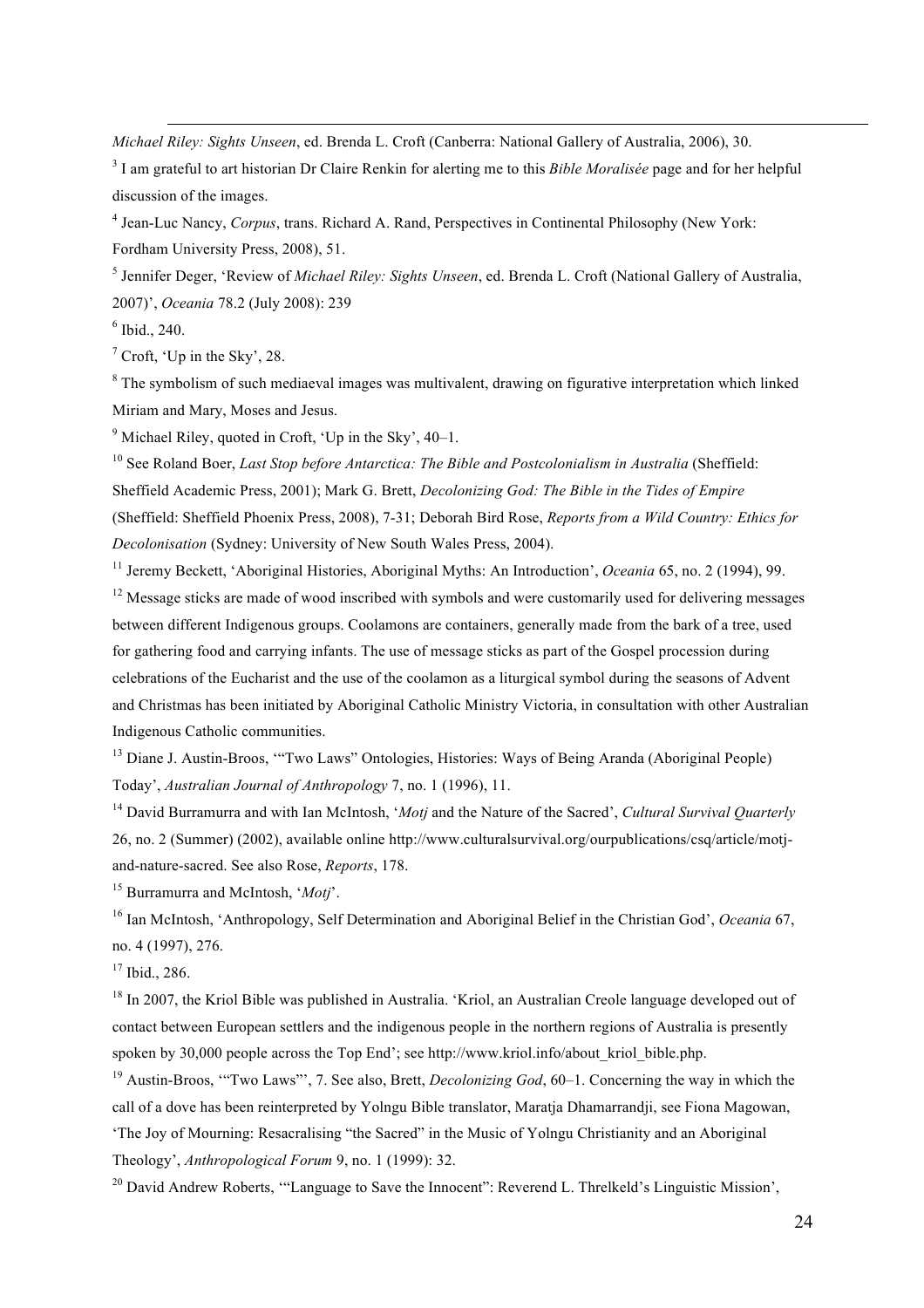*Journal of the Royal Australian Historical Society* 94, no. 2 (2008), 107-25; L. E. Threkeld, *The Gospel by St. Luke Translated into the Language of the Awabakal* (Sydney: Charles Potter, Government Printer, 1891). See also, Boer, *Last Stop*, 160, 169–70.

<u> 1989 - Andrea Santa Andrea Andrea Andrea Andrea Andrea Andrea Andrea Andrea Andrea Andrea Andrea Andrea Andr</u>

 L. E. Threkeld, *An Awabakal – English Lexicon to the Gospel by St. Luke* (Sydney: Charles Potter, Government Printer, 1892).

Ibid.

Roberts, '"Language to Save the Innocent"', 120–1. See also, Boer, *Last Stop*, 94–5.

 Anne Brewster, 'Oodgeroo: Orator, Poet, Storyteller', *Australian Literary Studies* 16, no. 4 (1994): 101. Ibid.

Monica Morgan, 'Colonising Religion', *Chain Reaction* Summer (2005/2006): 36–7.

Ibid.

Ibid., 37.

Ibid.

 Lee Miena Skye, *Kerygmatics of the New Millennium: A Study of Australian Aboriginal Women's Christology* (Dehli: ISPCK, 2007), esp. 1-24.

Ibid., 97.

Ibid., 66.

Ibid., 15, 82-3.

Ibid., 69.

<sup>35</sup> Properly inculturated into country. Skye argues, biblical story is reshaped by these Indigenous women and becomes part of an ongoing narrative of relationship to country and kin, which can form the basis for an ecological Christology. Ibid., 77-98.

 For a retrospective of Riley's work, including the images cited below, see Brenda L. Croft (ed.), *Michael Riley: Sights Unseen* (Canberra: National Gallery of Australia, 2006).

Croft, 'Up in the Sky', 41.

 Transcribed from audio commentary on Michael Riley's *Untitled* [*bible*] from the series *cloud*, National Gallery of Australia, Canberra, 'Michael Riley, Sights Unseen', available online

www.nga.gov.au/Exhibition/RILEY.

See Mundine, 'Obituary', 53.

 Anthony Gardner, 'Michael Riley; Art Gallery of New South Wales', *Artforum International* 46, no. 10 (2008): 461.

Ibid.

 Michael Desmond, 'Michael Riley: Sights Unseen, National Gallery of Australia' (exhibition review), *Art Asia Pacific* 52 (Mar/Apr 2007): 103.

Ibid., 102-3.

 Dan Edwards, 'Michael Riley: Photographer and Filmmaker – Part 1: Spirit, Land, Image', *RealTime* 76 (Dec 2006-Jan 2007): 20. See also, Nikos Papasterigiadis, 'The Meek Michael Riley', in *Michael Riley: Sights Unseen*, ed. Brenda L. Croft (Canberra: National Gallery of Australia, 2006), 71.

Edwards, 'Michael Riley', 20.

Gardner, 'Michael Riley', 461.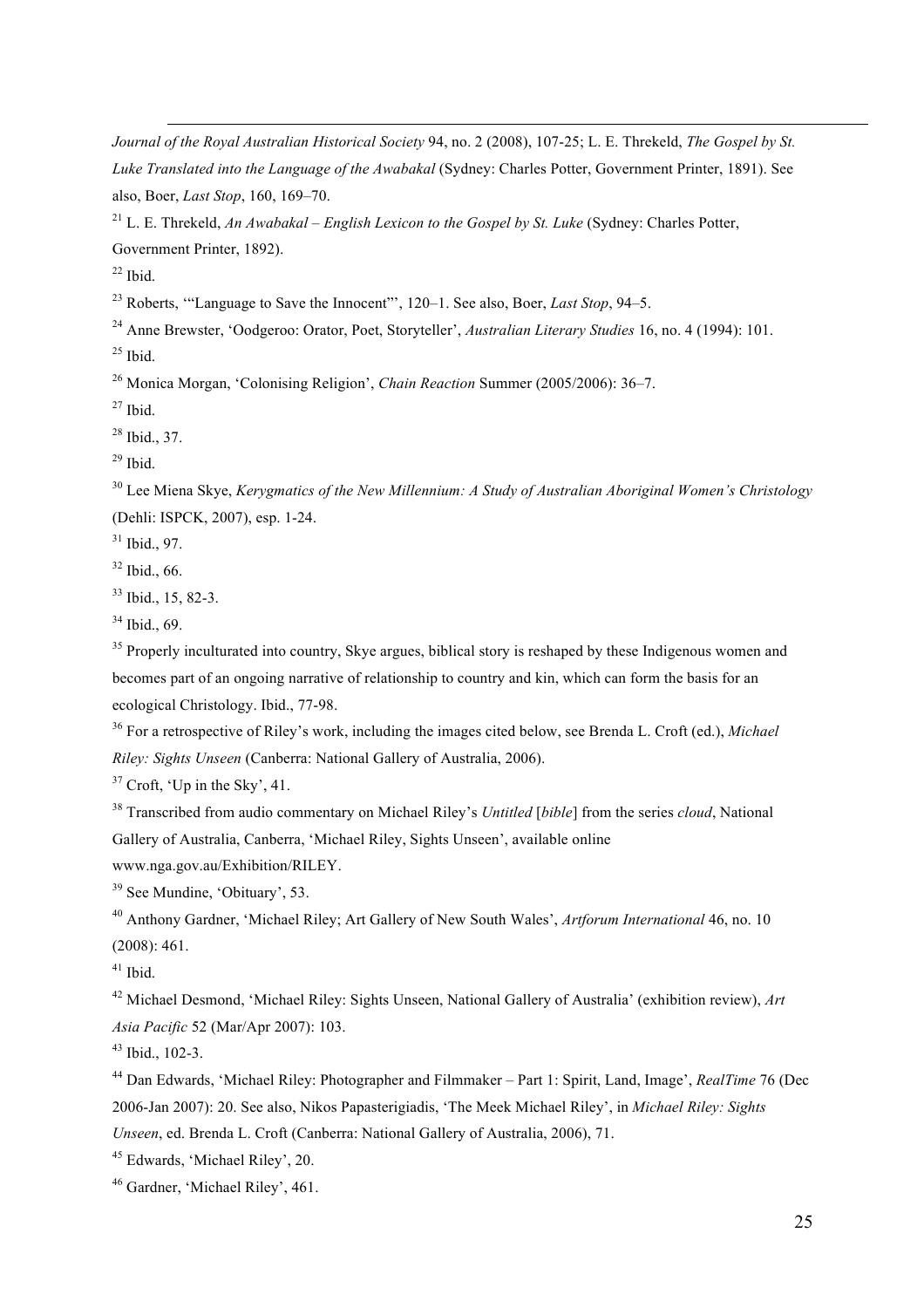Djon Mundine, 'Wungguli – Shadow: Photographing the Spirit and Michael Riley', in *Michael Riley: Sights Unseen*, ed. Brenda L. Croft (Canberra: National Gallery of Australia, 2006), 125.

<u> 1989 - Andrea Santa Andrea Andrea Andrea Andrea Andrea Andrea Andrea Andrea Andrea Andrea Andrea Andrea Andr</u>

Ibid., 130.

Jonathan Jones (untitled comment), in Croft, *Michael Riley: Sights Unseen*, 136.

Francisco Fisher (untitled comment), in Croft, *Michael Riley: Sights Unseen*, 39.

Skye, *Kerygmatics*, esp. 1–24.

Ibid.

 Jean-Luc Nancy, *The Sense of the World*, trans. Jeffrey S. Librett (Minneapolis: University of Minnesota Press, 1997), 15, 63.

 Jean-Luc Nancy, 'Corpus', in *The Birth to Presence*, trans. Brian Holmes et al (Meridian; Crossing Aesthetics; Stanford: Stanford University Press, 1993), 203.

<sup>55</sup> Fisher (untitled comment), 139.

 Jacques Derrida, *On Touching – Jean-Luc Nancy*, trans. Christine Irizarry (Meridian; Crossing Aesthetics; Stanford: Stanford University Press, 2005), 100.

Ibid., 99-100.

<sup>58</sup> BAGD, 102-3.<br><sup>59</sup> Annette Weissenrieder, 'The Plague of Uncleanness? The Ancient Illness Construct "Issue of Blood" in Luke 8:43-48', in *The Social Setting of Jesus and the Gospels*, ed. Wolfgang Stegemann, Bruce J. Malina, and Gerd Theissen (Minneapolis: Fortress Press, 2002), 207-22.

 Brendan Byrne, *The Hospitality of God: A Reading of Luke's Gospel* (Strathfield, NSW: St Pauls, 2000), 73- 6.

Nancy, 'Corpus', 204; Nancy, *Sense of the World*, 60.

Jacques Derrida, '*Le Toucher*', *Paragraph* 16, no. 2 (1993): 136; Nancy, *Corpus*, 45.

 Cf. Jean-Louis Chrétien, *The Call and the Response* (trans. Anne A. Davenport; New York: Fordham University Press, 2004), 85-6, 120.

Nancy, *Sense of the World*, 15; see also, Nancy, 'Corpus', 203.

Chrétien, *Call and the Response*, 130.

Derrida, *On Touching*, 283.

Rosalyn Diprose, 'The Hand That Writes Community in Blood', *Cultural Studies Review* 9, no. 1 (2003): 39.

See Deger, 'Review', 239.

Diprose, 'The Hand That Writes'. See also, Derrida, '*Le Toucher*', 122-57.

Skye, *Kerygmatics*.

Jean-Luc Nancy, *Being Singular Plural*, trans. Robert D. Richardson and Anne E. O'Byrne (Meridian;

Crossing Aesthetics; Stanford: Stanford University Press, 2000), xiii.

 Anne F. Elvey, *An Ecological Feminist Reading of the Gospel of Luke: A Gestational Paradigm* (Lewiston: Mellen, 2005), 237-42.

 Barbara E. Reid, '"Do You See This Woman?" A Liberative Look at Luke 7.36-50 and Strategies for Reading Other Lukan Stories against the Grain', in *A Feminist Companion to Luke*, ed. Amy-Jill Levine with Marianne Blickenstaff (London: Sheffield Academic Press, 2002), 110.

Nancy, *Being Singular Plural*.